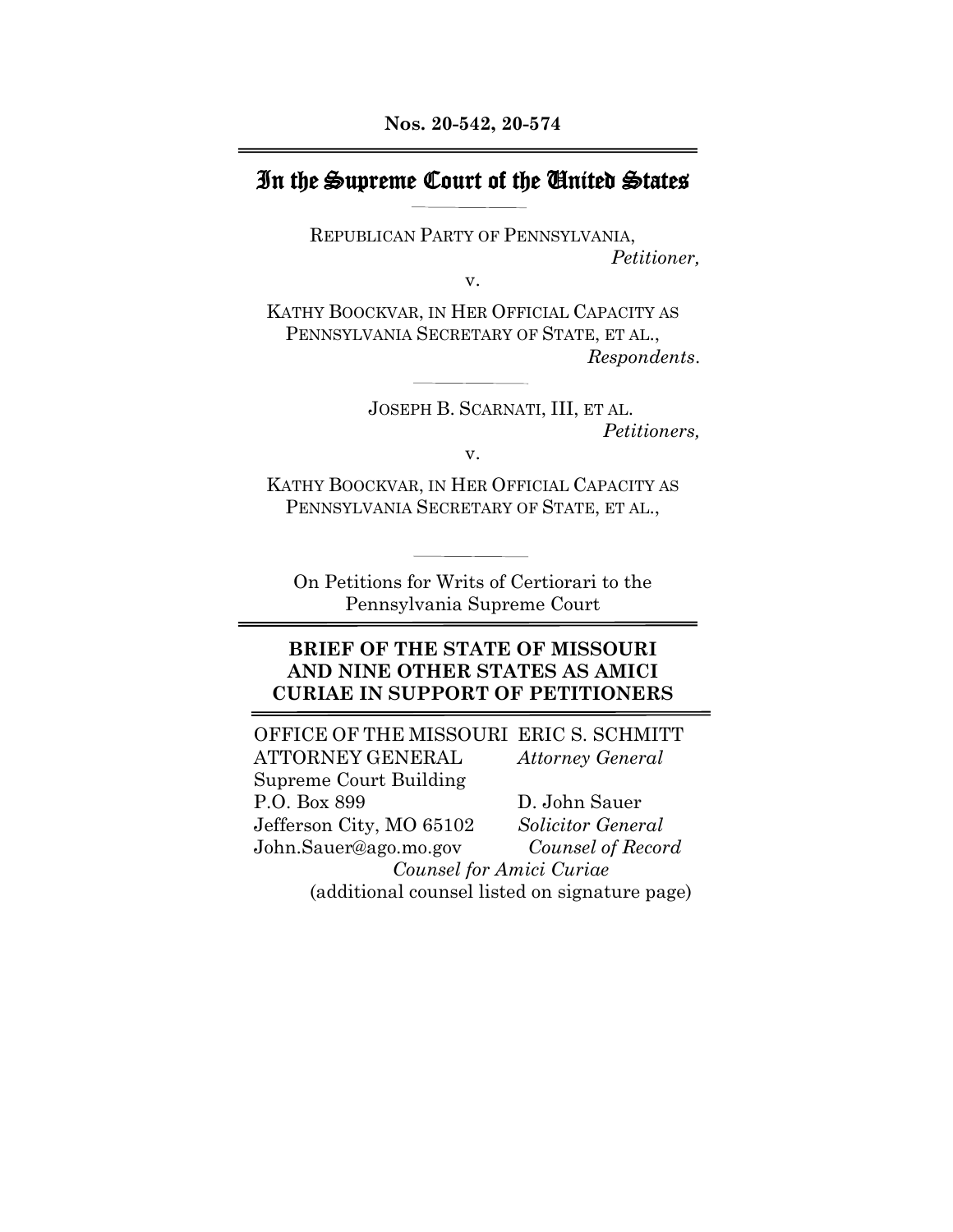### **TABLE OF CONTENTS**

| STATEMENT OF INTEREST OF AMICI<br><b>CURIAE AND SUMMARY OF ARGUMENT 1</b>                 |
|-------------------------------------------------------------------------------------------|
| REASONS FOR GRANTING THE PETITIONS3                                                       |
| I. The Election Clauses' Separation-of-Powers                                             |
| II. Voting by Mail Creates Unique Risks of                                                |
| III. The Pennsylvania Supreme Court's Decision<br>Exacerbated the Risks of Ballot Fraud16 |
|                                                                                           |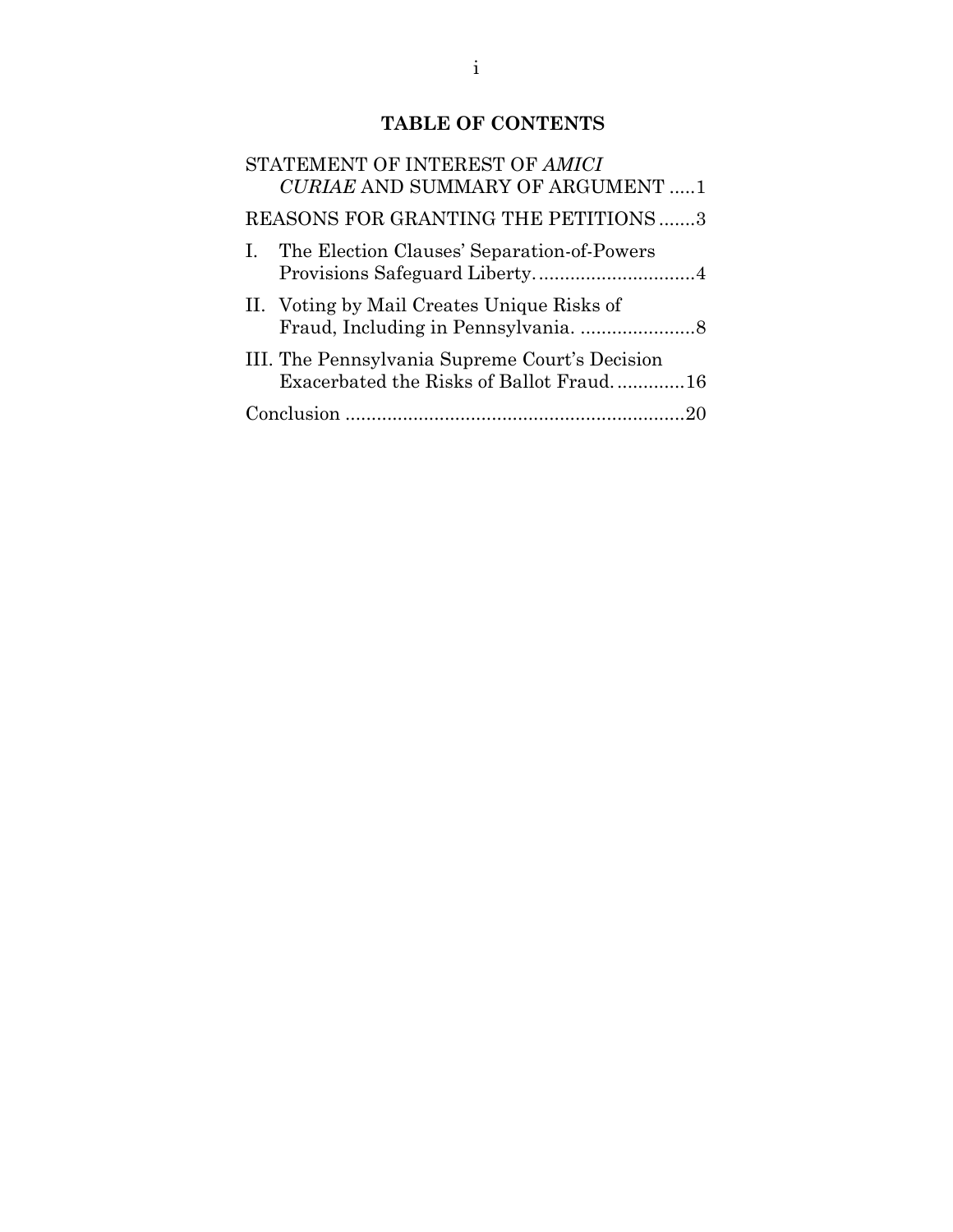### **TABLE OF AUTHORITIES**

# **Cases**

| Alden v. Maine,                                                                        |
|----------------------------------------------------------------------------------------|
| All. for Retired Americans v. Sec'y of State,<br>2020 WL 625526 (Me. Oct. 23, 2020) 20 |
| Anderson v. Celebrezze,                                                                |
| Anderson v. United States,                                                             |
| Arizona Democratic Party v. Hobbs,                                                     |
| <b>Bond v. United States,</b>                                                          |
| Bush v. Gore,                                                                          |
| Bush v. Palm Beach Cty. Canvassing Bd.,                                                |
| Com. v. Bailey,<br>775 A.2d 881 (Pa. Commw. Ct. 2001) 15                               |
| Common Cause Indiana v. Lawson,                                                        |
| Crawford v. Marion County Election Bd.,                                                |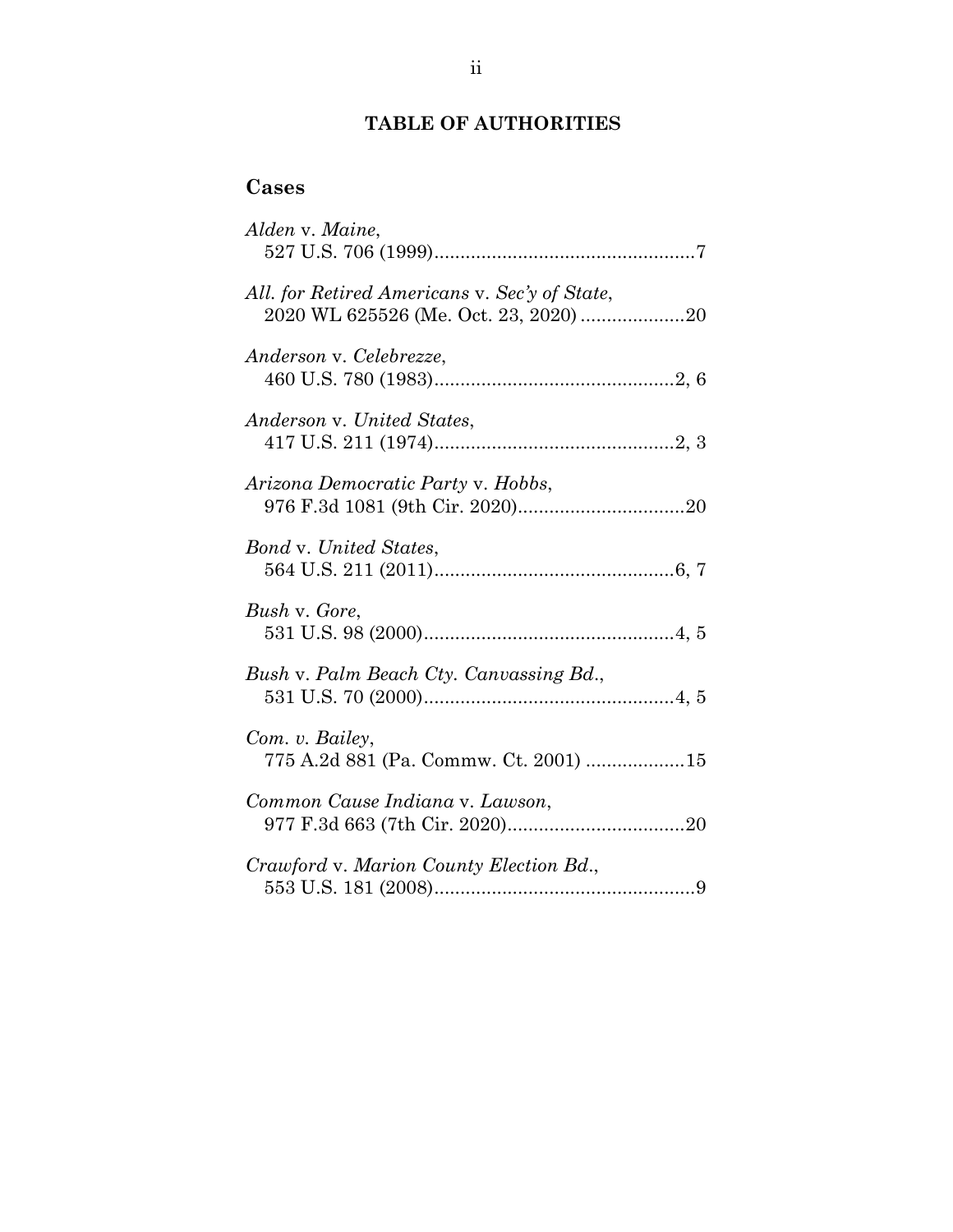| DCCC v. Ziriax,<br>No. 20-CV-211-JED-JFJ, 2020 WL 5569576 (N.D.                                                                                                                       |
|---------------------------------------------------------------------------------------------------------------------------------------------------------------------------------------|
| Dem. Nat'l Comm. v. Wisc. State Leg., No. 20A66                                                                                                                                       |
| FERC v. Mississippi,                                                                                                                                                                  |
| Gregory v. Ashcroft,                                                                                                                                                                  |
| League of Women Voters of Delaware, Inc. v. Dep't of<br>Elections,<br>No. CV 2020-0761-SG, 2020 WL 5998161 (Del. Ch.                                                                  |
| League of Women Voters of Michigan v. Sec'y of State,<br>No. 353654, 2020 WL 3980216 (Mich. Ct. App. July                                                                             |
| Marks v. Stinson,<br>No. CIV. A. 93-6157, 1994 WL 146113 (E.D. Pa.                                                                                                                    |
| Missouri State Conference of the National Association<br>for the Advancement of Colored People, et al. v.<br>State of Missouri, et al.,<br>607 S.W.3d 728 (Mo. banc Oct. 9, 2020)  16 |
| Morrison v. Olson,                                                                                                                                                                    |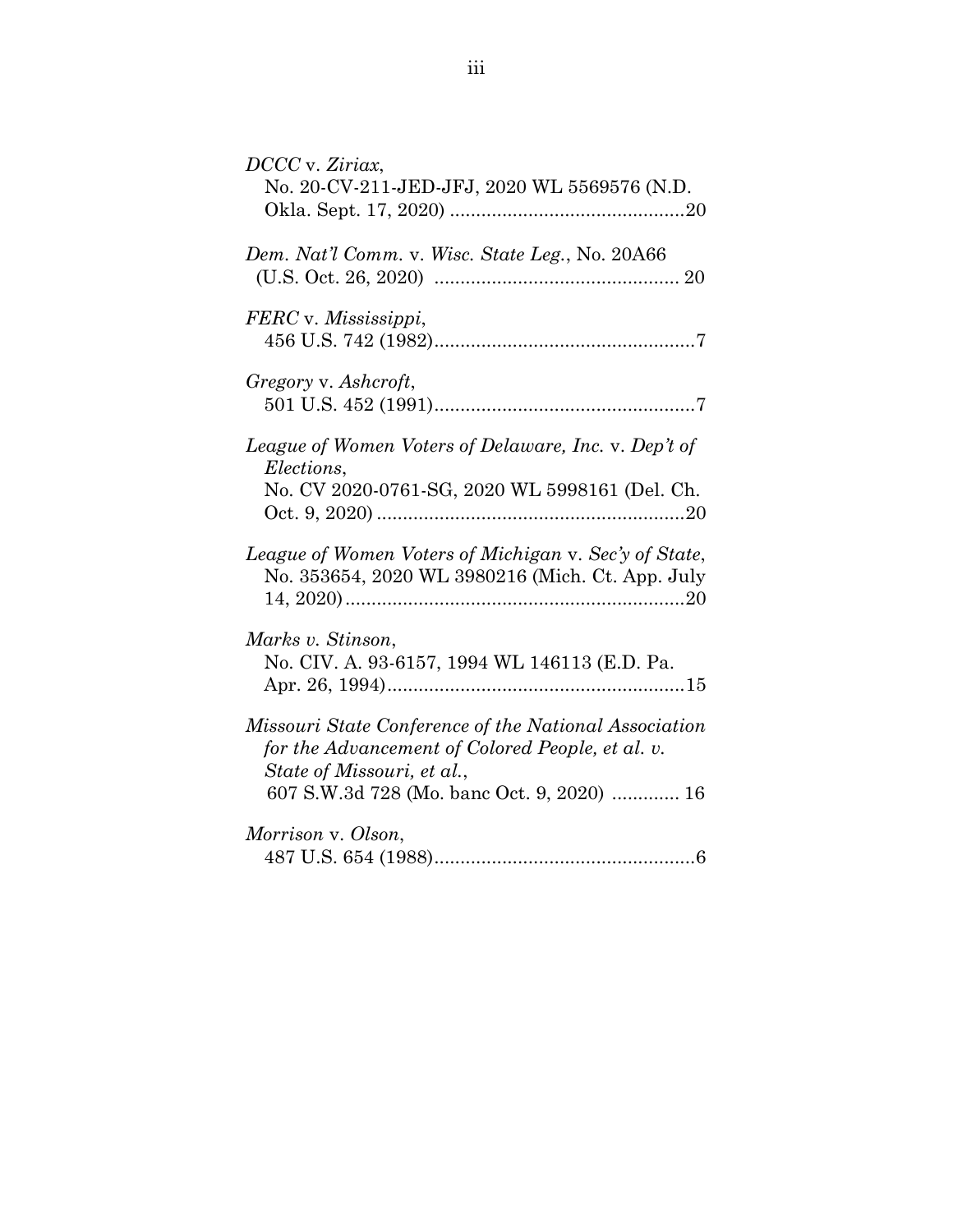| New Georgia Project v. Raffensperger,                                                              |
|----------------------------------------------------------------------------------------------------|
| New York v. United States,                                                                         |
| Org. for Black Struggle v. Ashcroft,<br>No. 20-3121, 2020 WL 6257167 (8th Cir. Oct. 23,            |
| Republican Party of Pennsylvania v. Boockvar,<br>No. 20-542, 2020 WL 6304626 (U.S. Oct. 28, 2020)5 |
| <b>Statutes</b>                                                                                    |

## **Other Authorities**

| BUILDING CONFIDENCE IN U.S. ELECTIONS: REPORT OF<br>THE COMMISSION ON FEDERAL ELECTION REFORM, at                                                            |
|--------------------------------------------------------------------------------------------------------------------------------------------------------------|
|                                                                                                                                                              |
| Jonathan Dienst et al., NJ NAACP Leader Calls for<br>Paterson Mail-In Vote to Be Canceled Amid Cor-<br><i>ruption Claims, NBC NEW YORK (May 27, 2020)</i> 14 |
| Federal Farmer, No. 12 (1788), reprinted in 2 THE                                                                                                            |
| Sarah Fenske, FBI, Secretary of State Asking Ques-<br><i>tions About St. Louis Statehouse Race, RIVERFRONT</i>                                               |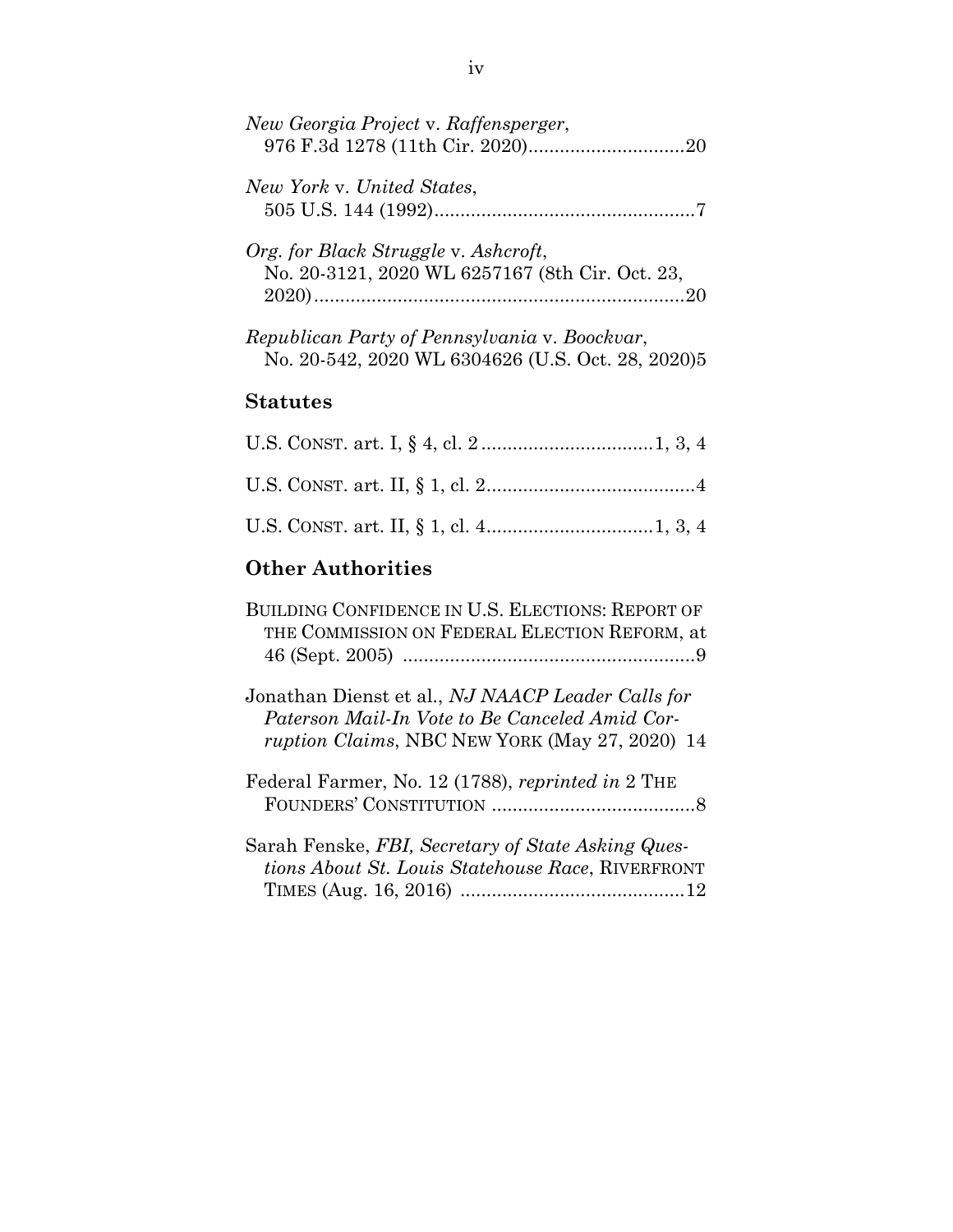| GAO-14-634, Elections: Issues Related to State Voter<br><i>Identification Laws</i> 62-63 (U.S. Gov't Accountabil-<br>ity Office Sept. 2014)  10, 11, 12, 13, 14        |
|------------------------------------------------------------------------------------------------------------------------------------------------------------------------|
| Richard Gonzales, North Carolina GOP Operative<br>Faces New Felony Charges That Allege Ballot                                                                          |
| Brian Heffernan, Berkeley Mayor Hoskins Charged<br>with 5 Felony Counts of Election Fraud, ST. LOUIS                                                                   |
| Bill Heitzel, Six of seven charges against Austin Mur-<br>phy dismissed, PITTSBURGH POST-GAZETTE (June                                                                 |
| Heritage Foundation, <i>Election Fraud Cases</i> (visited                                                                                                              |
| In re: Investigation of Irregularities Affecting Coun-<br><i>ties Within the 9th Congressional District, North</i><br>Carolina Board of Elections, Evidentiary Hearing |
| Ben Kochman, Bronx politician pleads guilty in ab-<br>sentee ballot scheme for Assembly election, NEW<br>YORK DAILY NEWS (Nov. 22, 2016) 14                            |
| Joseph Kohut, Gallagher resigns from Taylor council<br>pleads guilty to three charges, THE TIMES-TRIBUNE                                                               |
| News21, Election Fraud in America (visited Nov. 6,                                                                                                                     |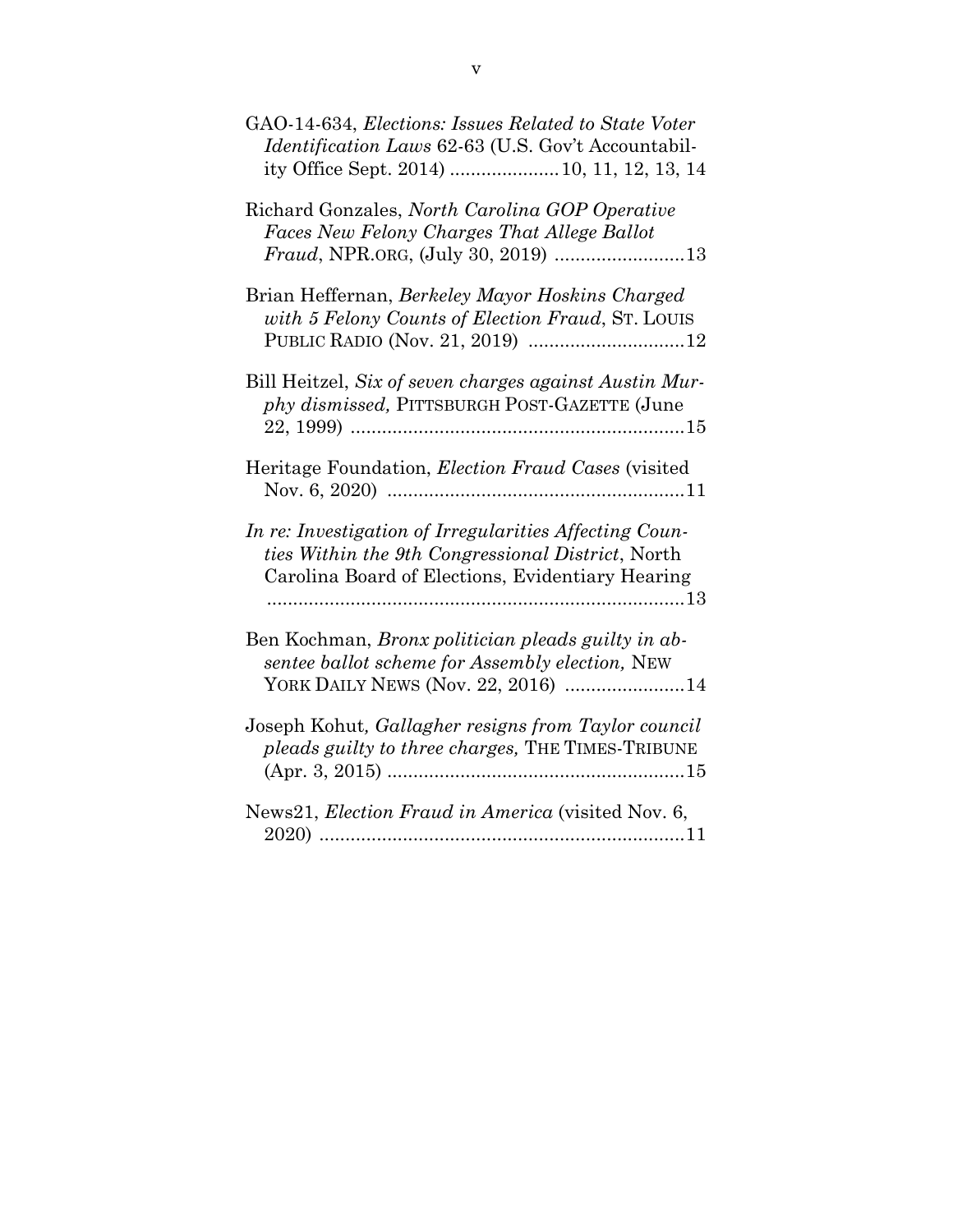| T. Ove, Ex-Harmar police chief pleads guilty to ballot<br>tampering, PITTSBURGH POST-GAZETTE (Sept. 26,  |
|----------------------------------------------------------------------------------------------------------|
|                                                                                                          |
| Alex Rose, <i>Collingsdale man charged with voter</i><br>fraud, DELAWARE COUNTY TIMES (Nov. 21, 2018) 15 |
| THE FEDERALIST NO. 57, at 350 (C. Rossiter, ed.                                                          |
| The Original Scope of the Congressional Power to<br><i>Regulate Elections,</i>                           |
|                                                                                                          |
| U.S. Dep't of Justice, Federal Prosecution of Election<br>Offenses (8th ed. Dec. 2017)  10, 17           |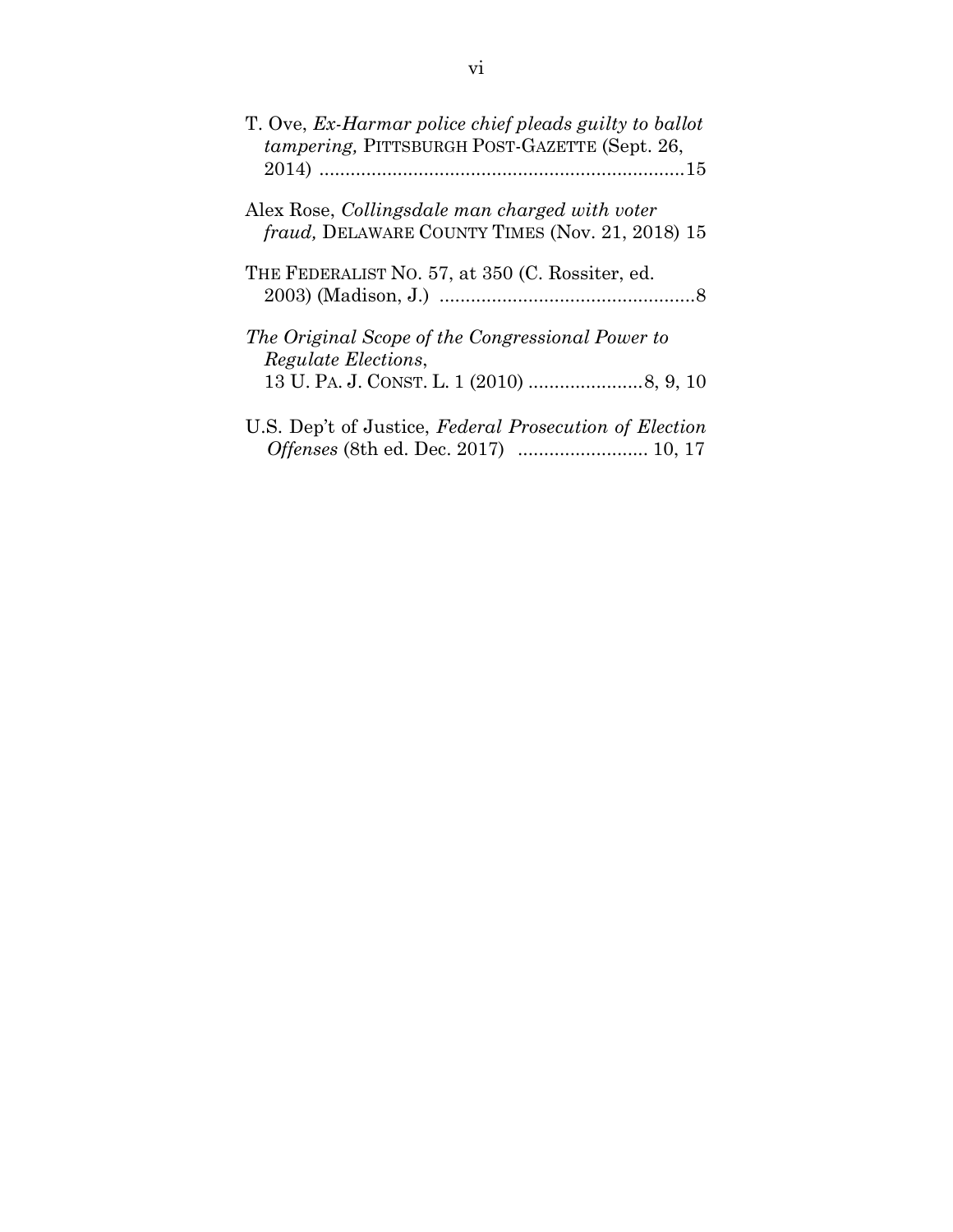#### <span id="page-7-0"></span>**STATEMENT OF INTEREST OF** *AMICI CURIAE* **AND SUMMARY OF ARGUMENT**

The Pennsylvania Supreme Court's decision overstepped its constitutional responsibility, encroached on the authority of the Pennsylvania legislature, and violated the plain language of the Election Clauses. *See* U.S. CONST. art. I, § 4, cl. 2; *id.* art. II, § 1, cl. 4. Worse still, the decision exacerbated the risk of mail-in ballot fraud by permitting mail-in ballots that are not postmarked or have no legible postmark to be received and counted several days after the election. The decision provided a window of time after Election Day, when the preliminary results were announced, in which unscrupulous actors could attempt to influence a close Presidential election in Pennsylvania and elsewhere. And it enhanced the opportunities for fraud by requiring boards of elections to count late-received ballots even if there is no evidence that those ballots were cast before Election Day, because they have no legible postmark.

*Amici* are the States of Missouri, Alabama, Arkansas, Florida, Kentucky, Louisiana, Mississippi, South Carolina, South Dakota, and Texas. *Amici* have at least two compelling interests in the outcome of this case. *First*, the States have a strong interest in safeguarding the separation of powers among state actors in the regulation of Presidential elections. The U.S. Constitution's Election Clauses reflect a carefully calibrated balance of power among state actors, and they assign specific functions to the "Legislature thereof" in each State. *Id.* Our system of federalism relies on separation of powers to preserve liberty at every level of government, and the separation of powers in the Election Clauses is no exception to this principle. The States thus have a strong interest in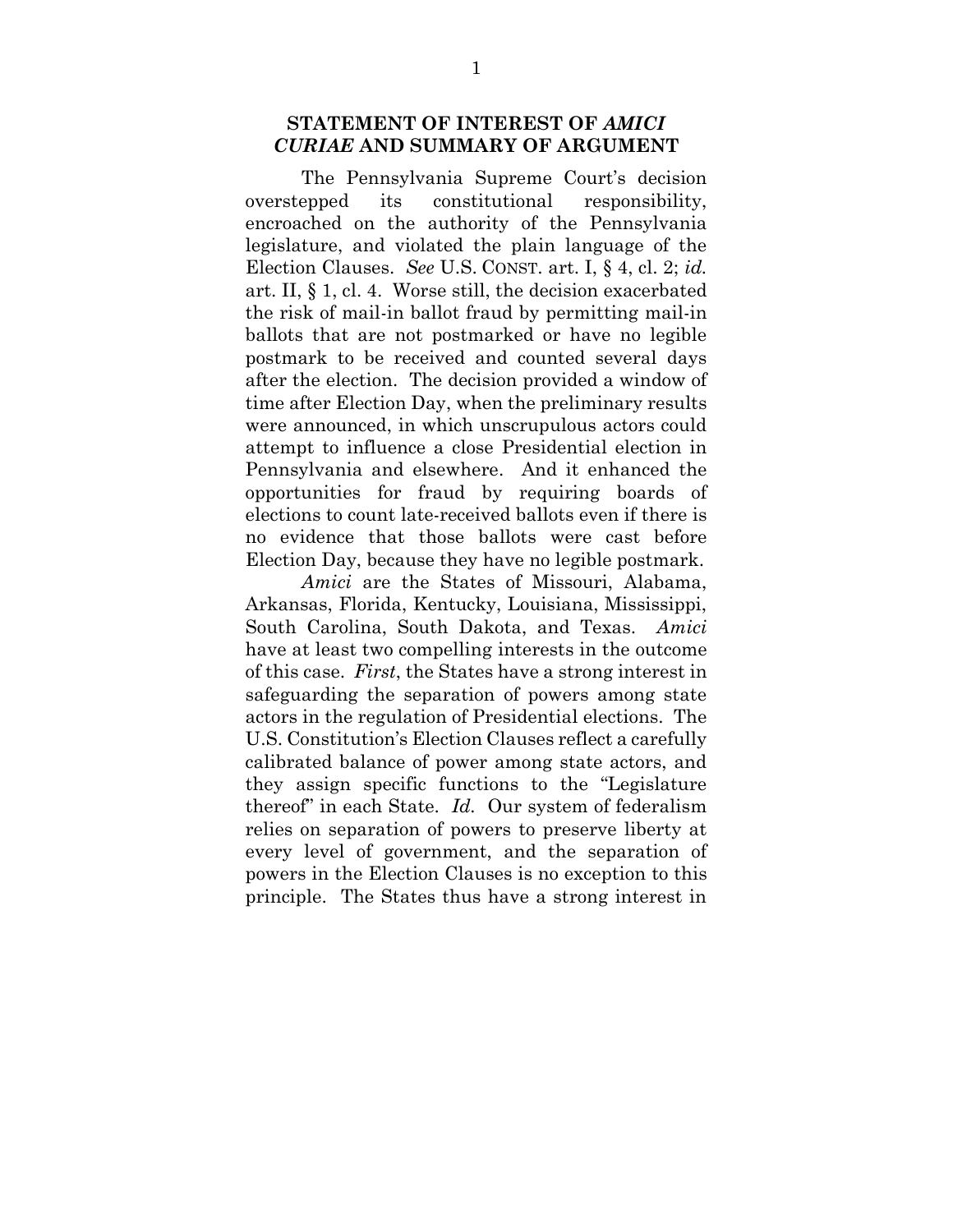preserving the proper roles of state legislatures and state courts in the administration of federal elections, and thus safeguarding the individual liberty of their citizens.

*Second*, States outside Pennsylvania have a strong interest in preventing the effective invalidation of their own voters' choices through illegal voting in Pennsylvania. This Court has long recognized that "in the context of a Presidential election," "the impact of the votes cast in each State is affected by the votes cast for the various candidates in other States*." Anderson* v. *Celebrezze*, 460 U.S. 780, 794–95 (1983). "For the President and the Vice President of the United States are the only elected officials who represent all the voters in the Nation." *Id.*

The decision below raises two concerns about illegal voting. First, ballots cast outside the clear and unambiguous rules established by the Pennsylvania legislature are illegal. Second, by exacerbating the risks of fraud, the Pennsylvania Supreme Court's decision raises the specter of late voting that is not just illegal, but outright fraudulent. As this Court has stated: "Every voter" in a federal election, "whether he votes for a candidate with little chance of winning or for one with little chance of losing, has a right under the Constitution to have his vote fairly counted, without its being distorted by fraudulently cast votes." *Anderson* v. *United States*, 417 U.S. 211, 227 (1974). Regardless of the election's outcome, only *legal* ballots should be counted.

As with other separation-of-powers provisions in the Constitution, the Election Clauses' explicit allocation of authority to state legislatures to regulate federal elections is a structural check on governmental power that preserves liberty.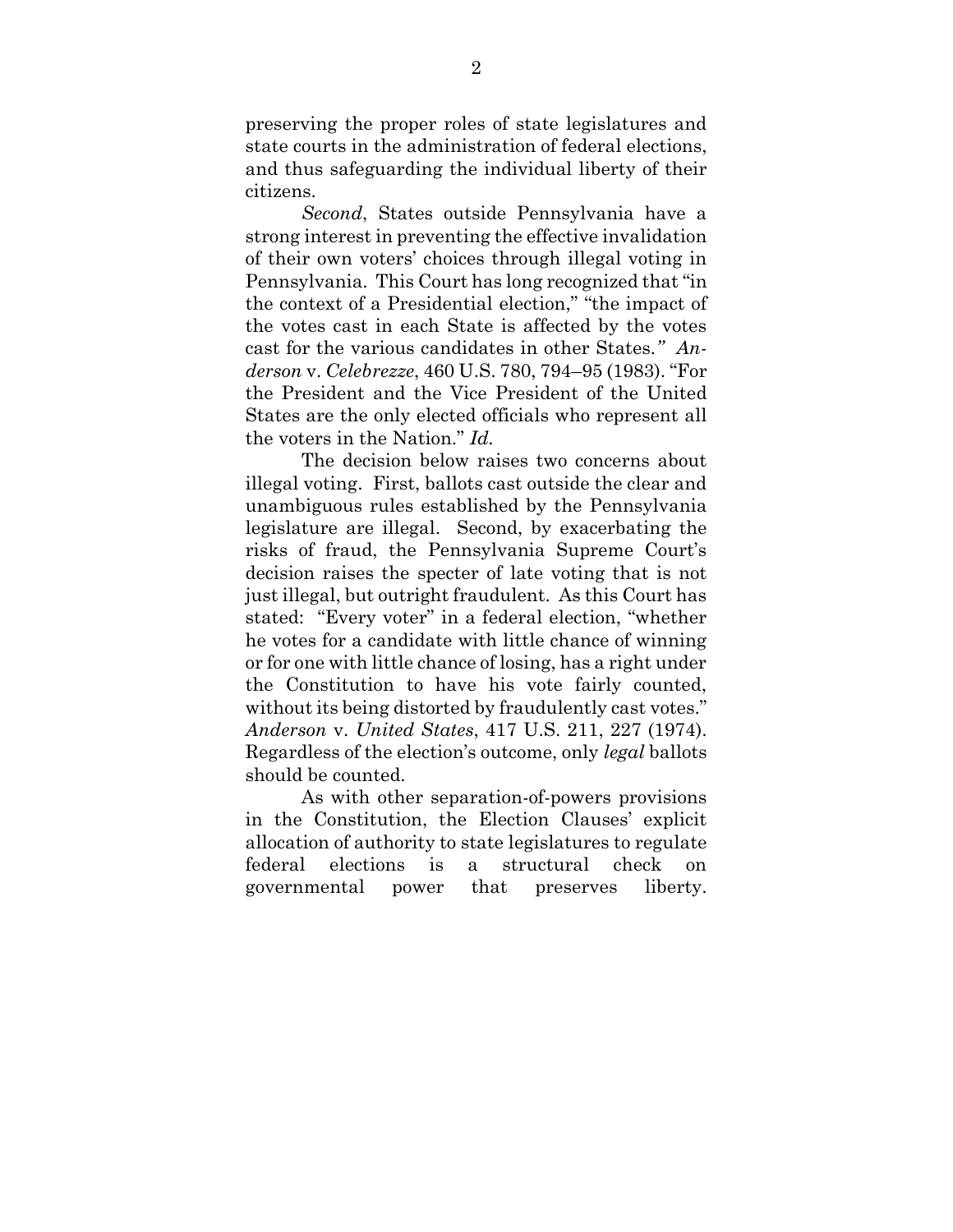Encroachment on this authority by another state actor undermines the specific design for separation of powers in the Constitution. The violation of separation of powers in this case threatens the liberty of all Americans, not just Pennsylvanians. And it diminishes one of their most precious liberties—the right to vote for President of the United States.<sup>1</sup>

#### <span id="page-9-0"></span>**REASONS FOR GRANTING THE PETITIONS**

"Our constitutional system of representative government only works when the worth of honest ballots is not diluted by invalid ballots procured by corruption." U.S. Dep't of Justice, *Federal Prosecution of Election Offenses* (8th ed. Dec. 2017), at 1. "When the election process is corrupted, democracy is jeopardized." *Id.* "Every voter" in a federal election, "whether he votes for a candidate with little chance of winning or for one with little chance of losing, has a right under the Constitution to have his vote fairly counted, without its being distorted by fraudulently cast votes." *Anderson*, 417 U.S. at 227.

The Pennsylvania Supreme Court's decision overstepped its constitutional authority and encroached on the authority granted to the Pennsylvania legislature by the plain text of the U.S. Constitution's Election Clauses. *See* U.S. CONST. art. I, § 4, cl. 2; *id.* art. II, § 1, cl. 4. It thus undermined Americans' liberty by violating the separation of powers set forth in the Election Clauses.

The decision also aggravated the risks of fraud, abuse, and the appearance of fraud and abuse in

l

<sup>1</sup> This brief is filed under Supreme Court Rule 37.4, and all counsel of record received timely notice of the intent to file this amicus brief under Rule 37.2.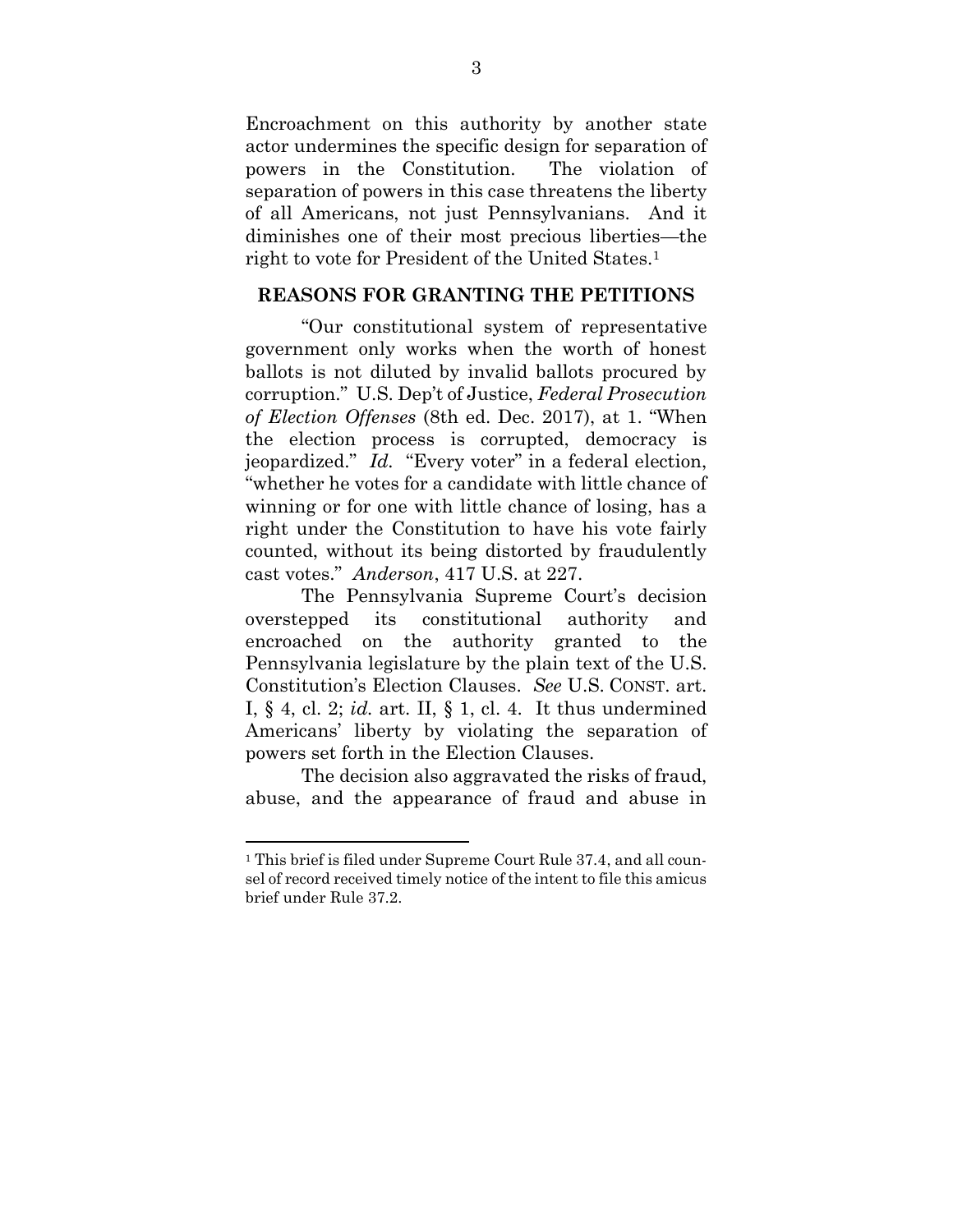voting by mail in Pennsylvania. It permitted unscrupulous actors to know results reported on Election Day before deciding to pursue fraudulent activities. It enhanced opportunities for such illicit acts by ordering boards of elections to count mail-in ballots even if they have no postmark or no legible postmark, and thus no indication that they were sent on or before Election Day.

These choices undermined public confidence in the Presidential election in Pennsylvania and created unwarranted opportunities for fraud. This Court should grant expedited review and reverse the decision below.

#### <span id="page-10-0"></span>**I. The Election Clauses' Separation-of-Powers Provisions Safeguard Liberty.**

Article II requires that each State "shall appoint" its Presidential electors "in such Manner as the *Legislature thereof* may direct." U.S. CONST. art. II, § 1, cl. 4 (emphasis added); *see also id.* art. I, § 4, cl. 2 (providing that, in each State, the "Legislature thereof" shall establish "[t]he Times, Places and Manner of holding Elections for Senators and Representatives").

Thus, "in the case of a law enacted by a state legislature applicable not only to elections to state offices, but also to the selection of Presidential electors, the legislature is not acting solely under the authority given it by the people of the State, but by virtue of a direct grant of authority made under Art. II, § 1, cl. 2, of the United States Constitution." *Bush*  v. *Palm Beach Cty. Canvassing Bd*., 531 U.S. 70, 76 (2000). "[T]he state legislature's power to select the manner for appointing electors is plenary." *Bush* v. *Gore*, 531 U.S. 98, 104 (2000). And a state supreme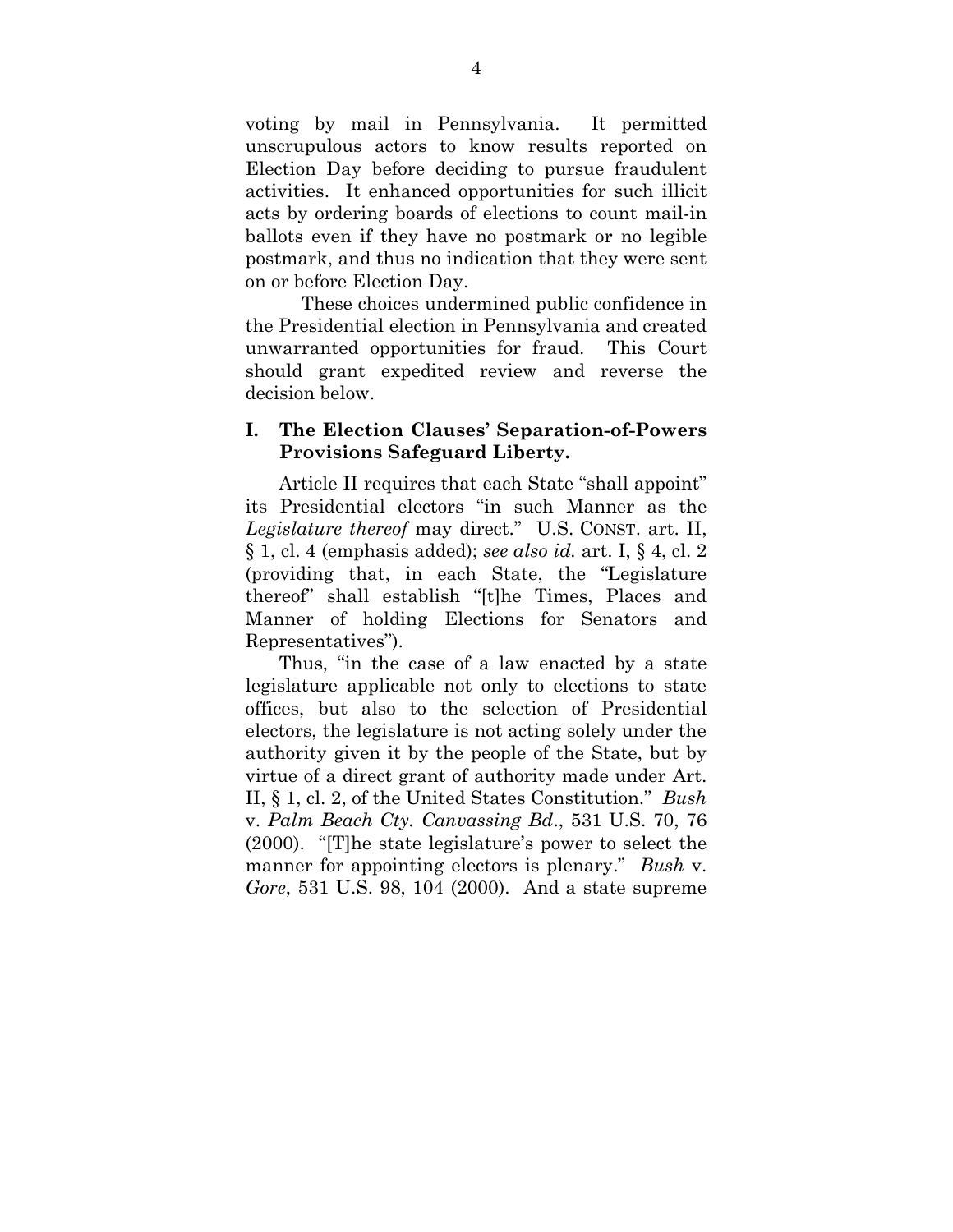court cannot invoke a state constitution to circumscribe that legislative power. *Palm Beach Cty. Canvassing Bd.*, 531 U.S. at 77.

Here, "[t]he Supreme Court of Pennsylvania has issued a decree that squarely alters an important statutory provision enacted by the Pennsylvania Legislature pursuant to its authority under the Constitution of the United States to make rules governing the conduct of elections for federal office." *Republican Party of Pennsylvania* v. *Boockvar*, No. 20- 542, 2020 WL 6304626, at \*1 (U.S. Oct. 28, 2020) (Statement of Alito, J.). In doing so, the Court (1) admitted that the Legislature's Election Day deadline was unambiguous, (2) conceded that the Election Day deadline was constitutional on its face, (3) relied on the slimmest of evidentiary rationales for its decision, (4) departed its own prior holding on the exact same question just a few months earlier, and (5) disregarded an admirably clear severability clause that was enacted by the Pennsylvania legislature for the very purpose of *preventing* Pennsylvania courts from making such post-hoc changes to Pennsylvania's mail-in voting system. *See id.* at \*1–2; *see also* App. 43a, 44a, 45a–47a, 48a & n.26. The decision also contradicted the overwhelming weight of authority from other courts, including this Court, that have addressed the same question during this election cycle. *See infra* Part III.

In the course of this jurisprudential misadventure, the Pennsylvania Supreme Court encroached upon the "plenary" authority of the Pennsylvania legislature over the conduct of the Presidential election in that State. *Bush*, 531 U.S. at 104. This encroachment on the authority explicitly granted to another state actor in the regulation of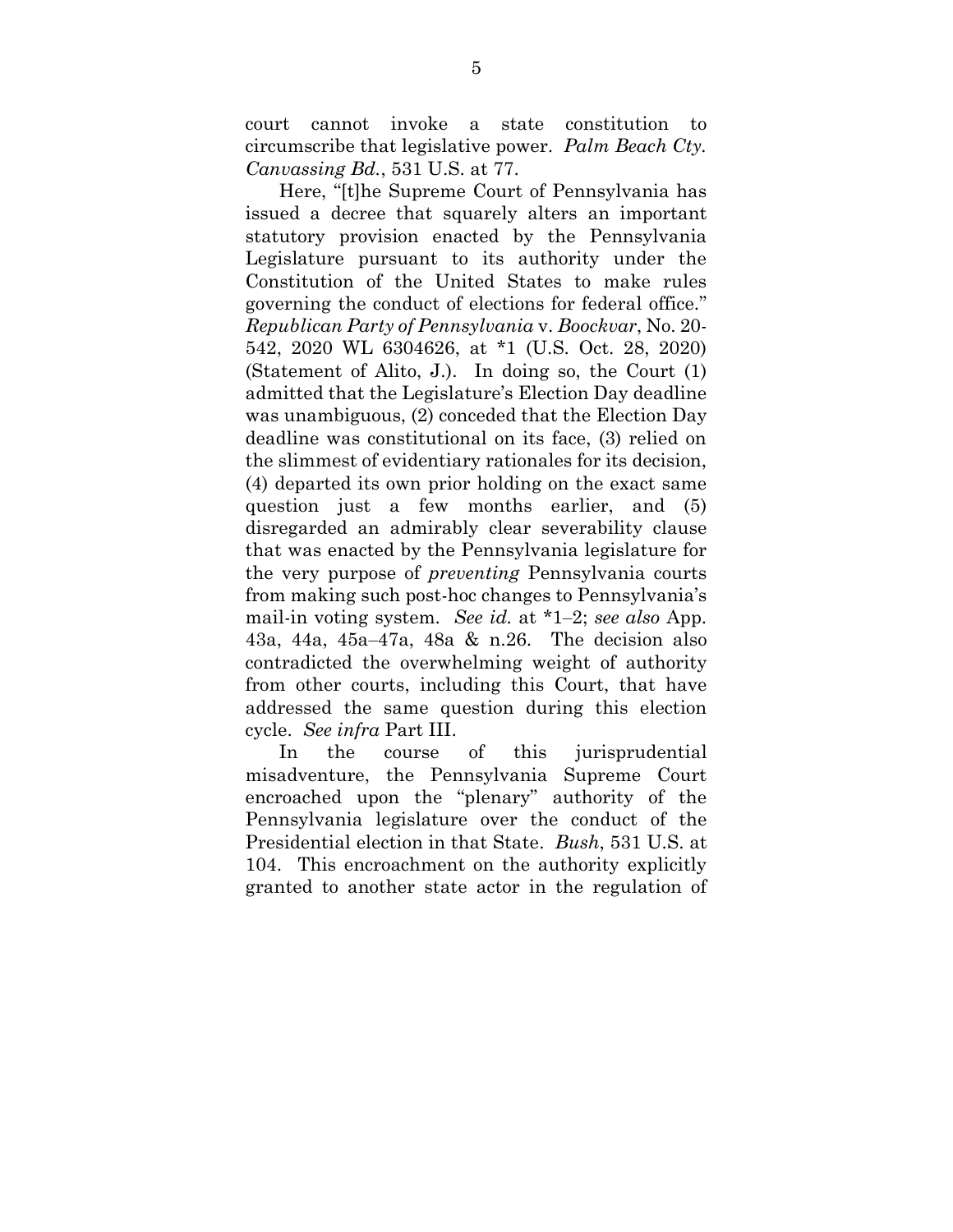Presidential elections constitutes a clear violation of the separation of powers. "[I]n the context of a Presidential election, state-imposed restrictions implicate a uniquely important national interest. For the President and the Vice President of the United States are the only elected officials who represent all the voters in the Nation." *Anderson*, 460 U.S. at 794– 795.

In every other context, this Court has recognized that the separation-of-powers provisions in the Constitution, which allocate authority to specific governmental actors to the exclusion of others, are designed to preserve liberty. "It is the proud boast of our democracy that we have 'a government of laws, and not of men.'" *Morrison* v. *Olson*, 487 U.S. 654, 697 (1988) (Scalia, J., dissenting). "The Framers of the Federal Constitution . . . viewed the principle of separation of powers as the absolutely central guarantee of a just Government." *Id.* "Without a secure structure of separated powers, our Bill of Rights would be worthless, as are the bills of rights of many nations of the world that have adopted, or even improved upon, the mere words of ours." *Id.* "The purpose of the separation and equilibration of powers in general . . . was not merely to assure effective government but to preserve individual freedom." *Id.* at 727.

This principle of preserving liberty applies both to the horizontal separation of powers among the branches of government, and the vertical separation of powers between the federal government and the States. "The federal system rests on what might at first seem a counterintuitive insight, that 'freedom is enhanced by the creation of two governments, not one.'" *Bond* v. *United States*, 564 U.S. 211, 220–21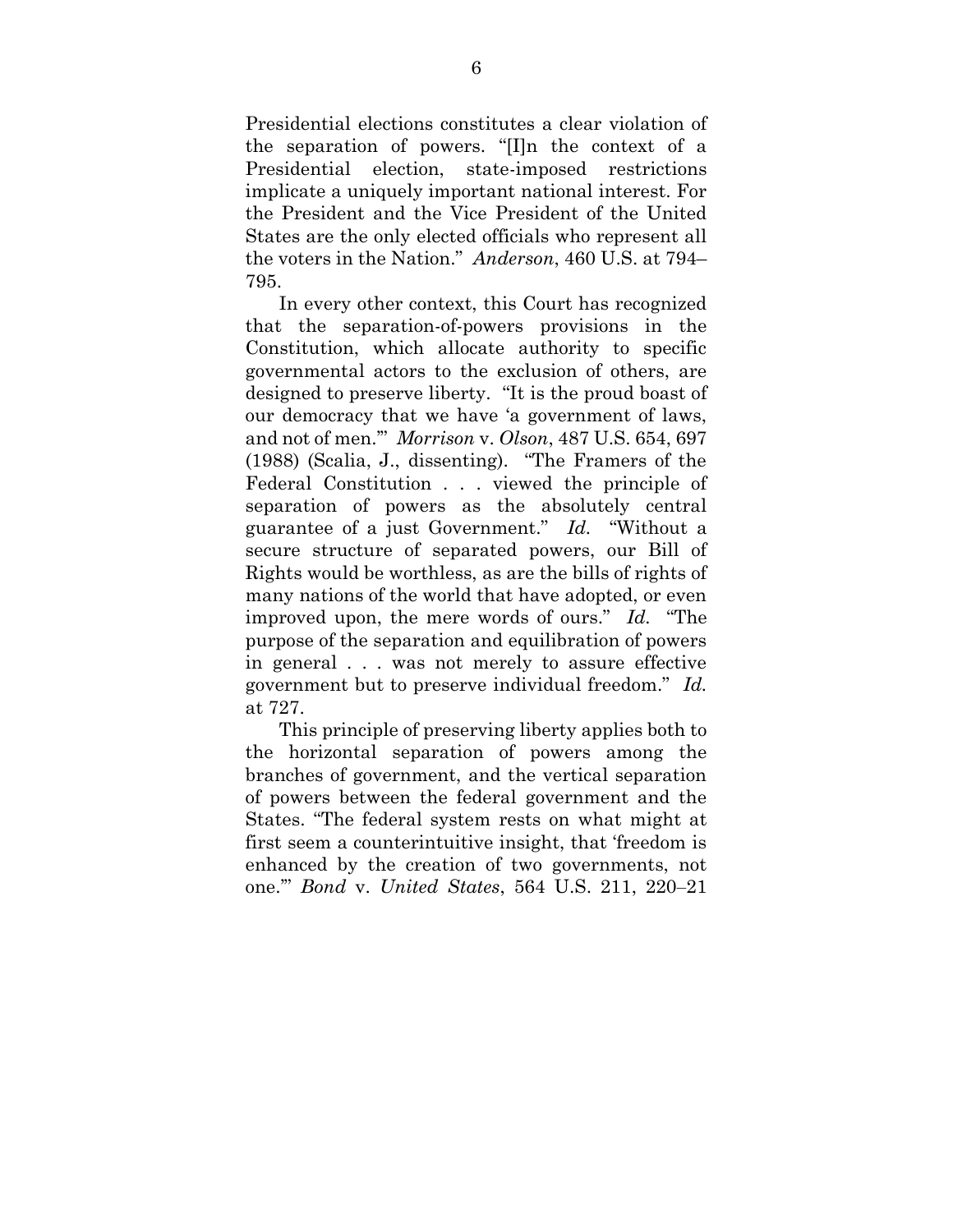(2011) (quoting *Alden* v. *Maine*, 527 U.S. 706, 758 (1999)). "[F]ederalism secures to citizens the liberties that derive from the diffusion of sovereign power." *Bond*, 564 U.S. at 221 (2011) (quoting *New York* v. *United States*, 505 U.S. 144, 181 (1992)). "Federalism also protects the liberty of all persons within a State by ensuring that laws enacted in excess of delegated governmental power cannot direct or control their actions." *Id*. Moreover, "federalism enhances the opportunity of all citizens to participate in representative government." *FERC* v. *Mississippi*, 456 U.S. 742, 789 (1982) (O'Connor, J., concurring in part and dissenting in part). "Just as the separation and independence of the coordinate branches of the Federal Government serve to prevent the accumulation of excessive power in any one branch, a healthy balance of power between the States and the Federal Government will reduce the risk of tyranny and abuse from either front." *Gregory* v. *Ashcroft*, 501 U.S. 452, 458 (1991).

The Election Clauses' grant of authority to state *Legislatures* implements both horizontal and vertical separation of powers. The Clauses allocate to each State—not to federal actors—the authority to dictate the manner of selecting Presidential electors. And within each State, they explicitly allocate that authority to a single branch of state government: to the "Legislature thereof."

It is no accident that the Constitution allocates such authority to state Legislatures, rather than executive officers such as Governors, or judicial officers such as state Supreme Courts. The Constitutional Convention's delegates frequently recognized that the Legislature is the branch most responsive to the People and most democratically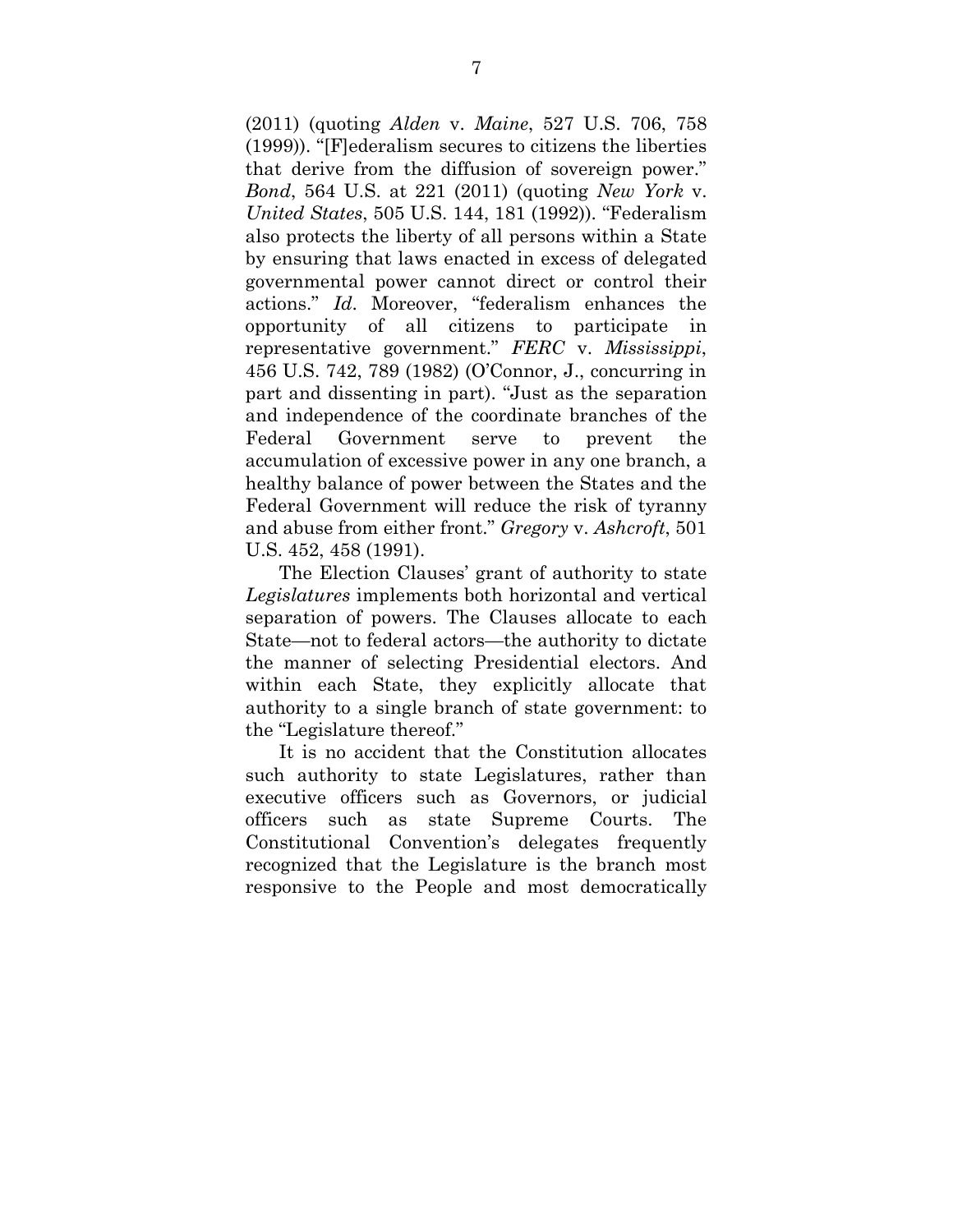accountable. *See, e.g.,* Robert G. Natelson, *The Original Scope of the Congressional Power to Regulate Elections*, 13 U.PA. J. CONST. L. 1, 31 (2010) (collecting ratification documents expressing that state legislatures were most likely to be in sympathy with the interests of the people); Federal Farmer, No. 12 (1788), *reprinted in* 2 THE FOUNDERS' CONSTITUTION (Philip B. Kurland & Ralph Lerner eds., 1987) (arguing that electoral regulations "ought to be left to the state legislatures, they coming far nearest to the people themselves"); THE FEDERALIST NO. 57, at 350 (C. Rossiter, ed. 2003) (Madison, J.) (stating that the "House of Representatives is so constituted as to support in its members an habitual recollection of their dependence on the people"); *id.* (stating that the "vigilant and manly spirit that actuates the people of America" is greatest restraint on the House of Representatives).

Democratic accountability in the method of selecting the President of the United States is a powerful bulwark safeguarding individual liberty. By identifying the "Legislature thereof" in each State as the regulator of elections for federal officers, the Election Clauses prohibit the very arrogation of power over Presidential elections by non-legislative officials that the Pennsylvania Supreme Court perpetrated in this case. By violating the Constitution's separation of powers, the Pennsylvania Supreme Court undermined the liberty of all Pennsylvanians, and, in this Presidential election, the liberty of all Americans.

#### <span id="page-14-0"></span>**II. Voting by Mail Creates Unique Risks of Fraud, Including in Pennsylvania.**

The Pennsylvania Supreme Court's decision suffers from another critical defect: it enhanced the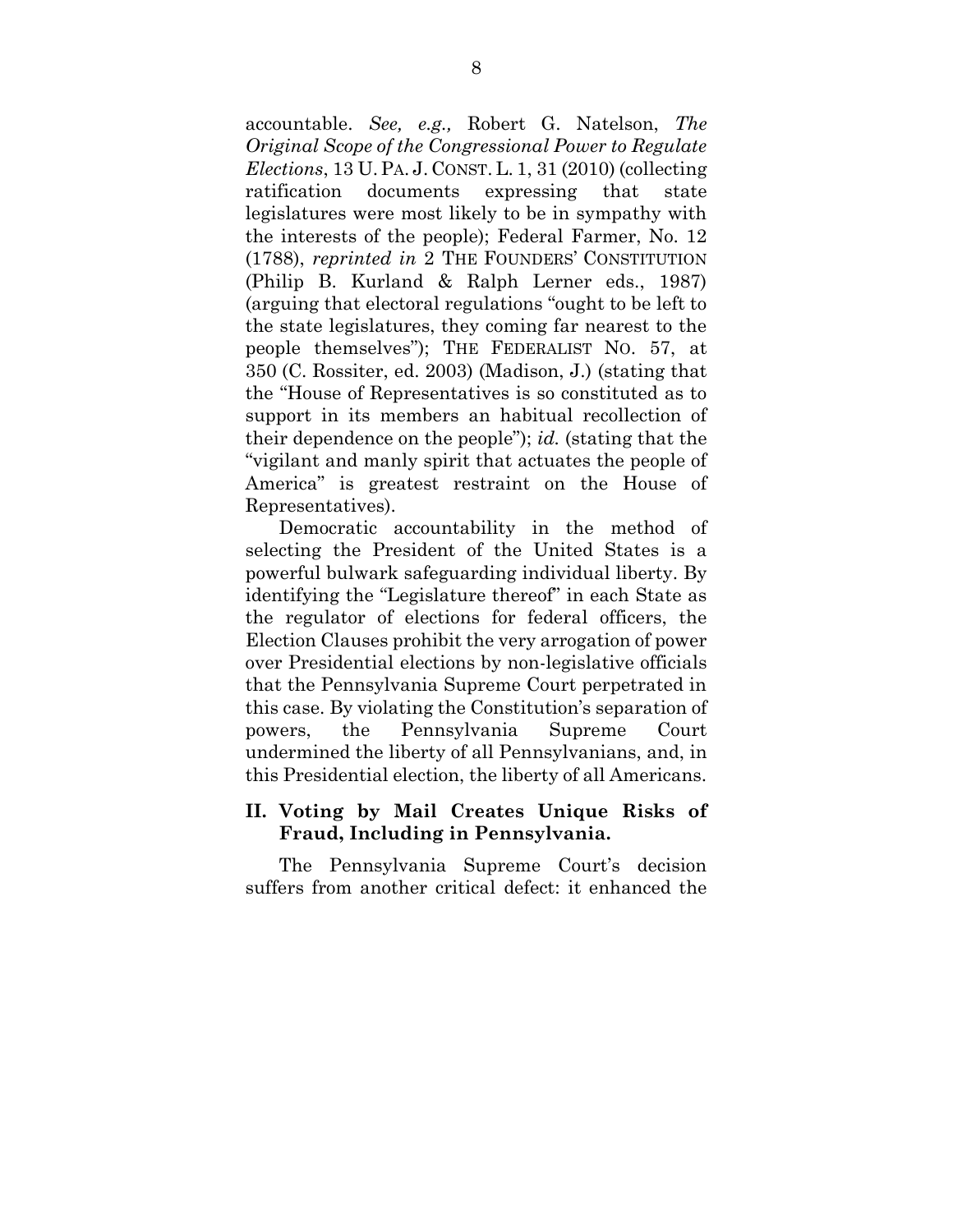risks of fraudulent voting by mail. Overwhelming public evidence demonstrates that voting by mail presents unique opportunities for fraud and abuse, opportunities which unscrupulous actors have often exploited. The decision below exacerbated these risks.

For decades, responsible observers have cautioned about the grave risks of fraud in voting by mail. In *Crawford* v. *Marion County Election Board*, this Court held that fraudulent voting "perpetrated using absentee ballots" demonstrates "that not only is the risk of voter fraud real but that *it could affect the outcome of a close election*." *Crawford* v. *Marion County Election Bd*., 553 U.S. 181, 195-96 (2008) (opinion of Stevens, J.) (emphasis added).

The Carter-Baker Commission on Federal Election Reform emphasized the same concern. The bipartisan Commission—co-chaired by former President Jimmy Carter and former Secretary of State James A. Baker—determined that "[a]bsentee ballots remain the largest source of potential voter fraud." BUILDING CONFIDENCE IN U.S. ELECTIONS: REPORT OF THE COMMISSION ON FEDERAL ELECTION REFORM, at 46 (Sept. 2005). <sup>2</sup> According to the Carter-Baker Commission, "[a]bsentee balloting is vulnerable to abuse in several ways." *Id.* These abuses include interception of blank ballots, "pressure" and "intimidation" of elderly and vulnerable voters, "vote buying schemes" that are "far more difficult to detect when citizens vote by mail," and ballot tampering by third-party operatives after a ballot is marked. *Id.* The Commission noted that "absentee balloting in other states has been a major source of fraud." *Id.* at

l

<sup>2</sup> *Available at* https://www.legislationline.org/download/id/1472/file/-3b50795b2d0374cbef5c29766256.pdf.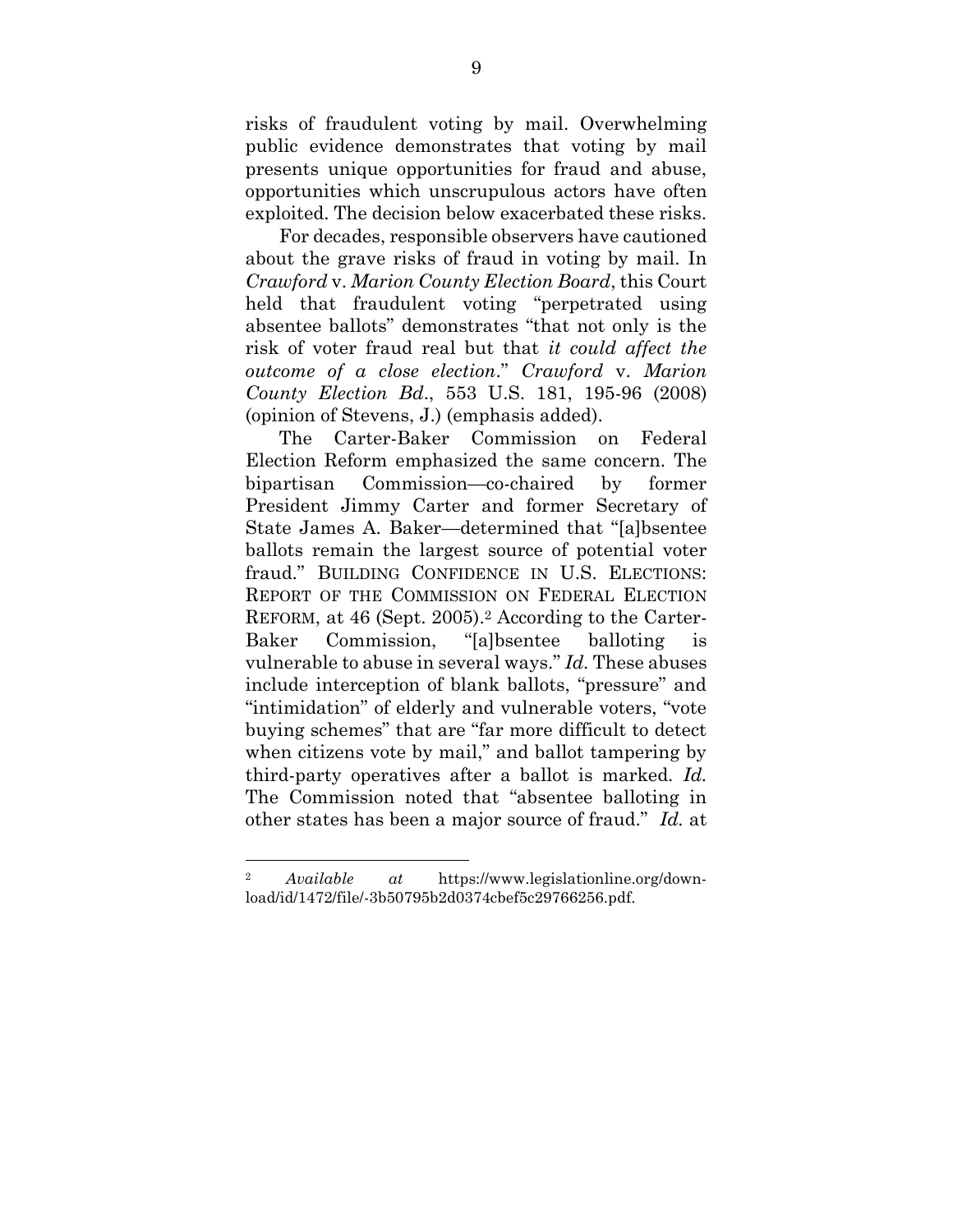35. And the Commission recommended that "States … need to do more to prevent … absentee ballot fraud." *Id.* at v.

The most recent edition of the U.S. Department of Justice's Manual on *Federal Prosecution of Election Offenses*, published by its Public Integrity Section, highlights the very same concerns. *See* U.S. Dep't of Justice, *Federal Prosecution of Election Offenses* (8th ed. Dec. 2017), at 28-29 ("DOJ Manual"). The Manual states: "Absentee ballots are particularly susceptible to fraudulent abuse because, by definition, they are marked and cast outside the presence of election officials and the structured environment of a polling place." *Id.* The Manual reports that "the more common ways" that election-fraud "crimes are committed include … [o]btaining and marking absentee ballots without the active input of the voters involved." *Id.* at 28. And the Manual notes that "[a]bsentee ballot frauds" committed both with and without the voter's participation are "common." *Id.* at 29.

Similarly, the U.S. Government Accountability Office concluded that many crimes of election fraud likely go undetected. In 2014, discussing election fraud, the GAO reported that "crimes of fraud, in particular, are difficult to detect, as those involved are engaged in intentional deception." GAO-14-634, *Elections: Issues Related to State Voter Identification Laws* 62-63 (U.S. Gov't Accountability Office Sept. 2014).<sup>4</sup>

<sup>3</sup> *Available at* https://www.justice.gov/criminal/file/1029066/download.

<sup>4</sup> *Available at* https://www.gao.gov/assets/670/665966.pdf.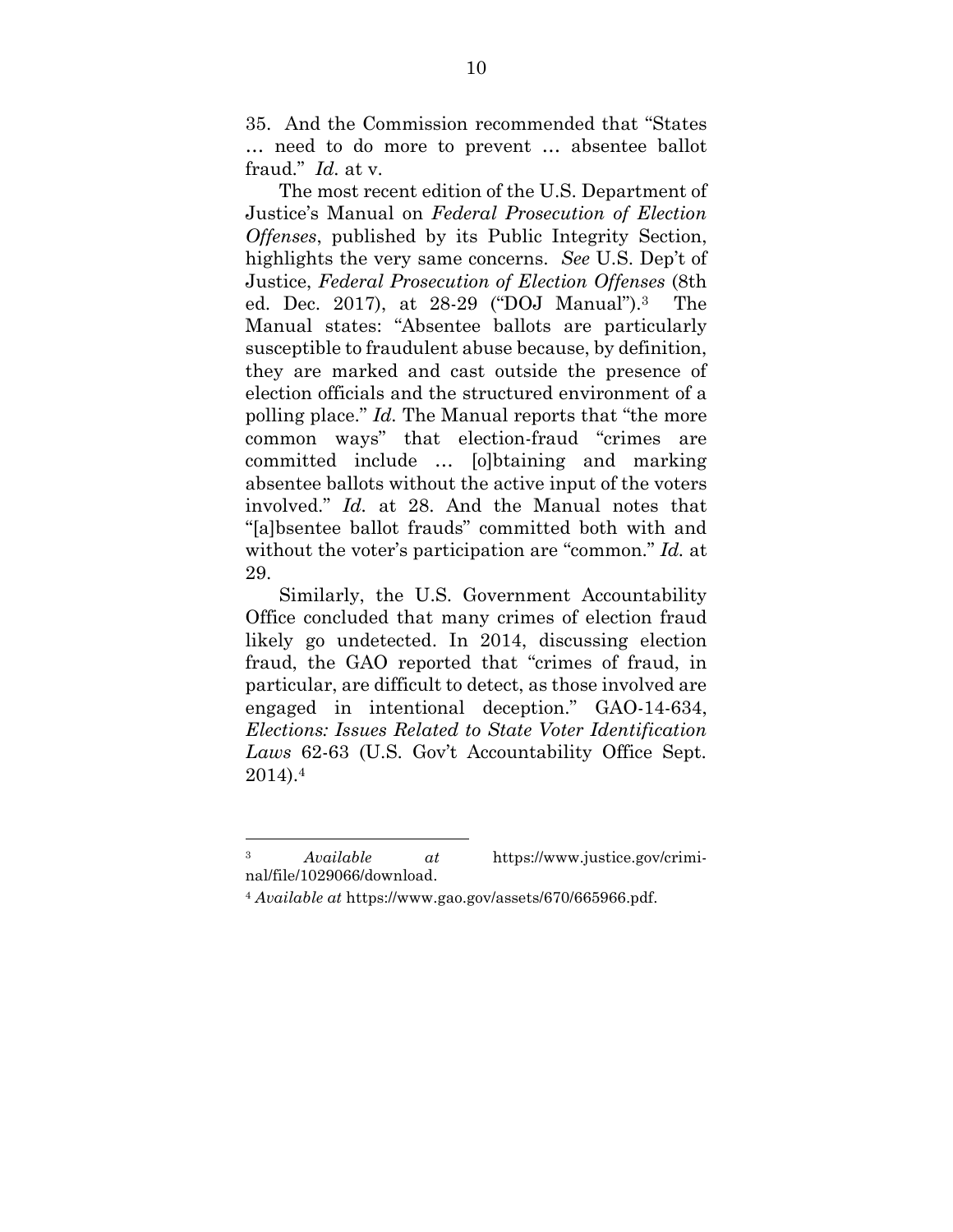Despite the difficulties of detecting fraud schemes, recent experience contains many welldocumented examples of absentee ballot fraud. For example, the News21 database, which was compiled to *refute* arguments that voter fraud is prevalent, found 491 known and reported cases of absentee ballot fraud over the 12-year period from 2000 to 2012 approximately 41 cases per year. *See* News21, *Election Fraud in America* (visited Nov. 6, 2020). 5 This database reports that "Absentee Ballot Fraud" was "[t]he most prevalent fraud" in America, comprising "24 percent (491 cases)" of all cases reported in the public records surveyed. *Id.* Moreover, the database indicates that this number undercounts the total incidence of reported cases of absentee ballot fraud, because it was based on public-record requests to state and local government entities, many of which did not respond. *Id.*

Likewise, the Heritage Foundation's online database of election-fraud cases—which includes only a "sampling" of cases that resulted in an *adjudication* of fraud, such as a criminal conviction or civil penalty—identified 207 cases of proven "fraudulent use of absentee ballots" in the United States. The Heritage Foundation, *Election Fraud Cases* (visited Nov. 6, 2020). <sup>6</sup> This database identifies 24 cases of proven election fraud in Pennsylvania, including four cases of criminal convictions for fraudulent use of

l

<sup>5</sup> *Available at* https://votingrights.news21.com/interactive/election-fraud-data-

base/&xid=17259,15700023,15700124,15700149,15700186,1570 0191,15700201,15700237,15700242

<sup>6</sup> *Available at* https://www.heritage.org/voterfraud/search?combine=&state=All&year=&case\_type=All&fraud\_type=24489&pa ge=12.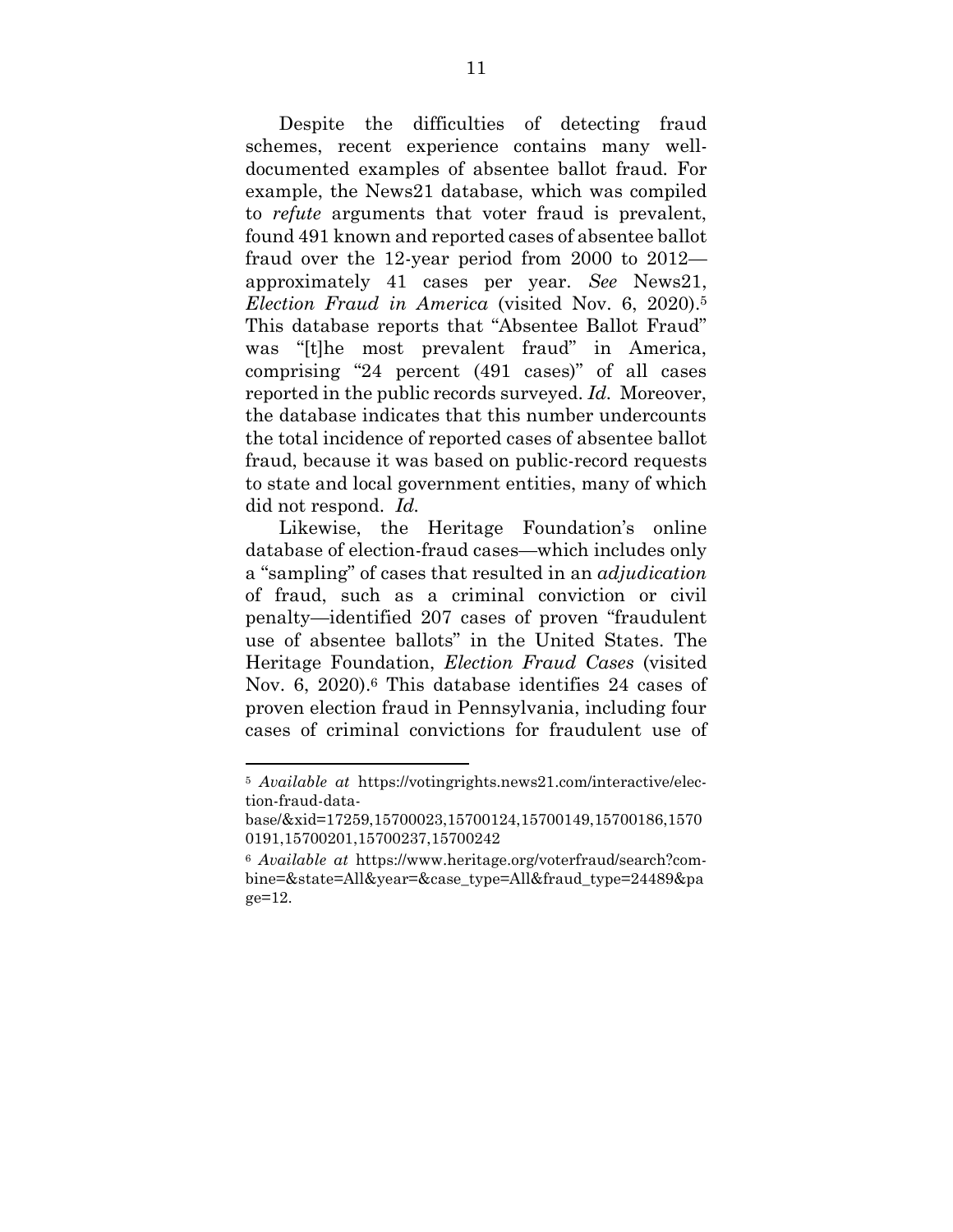absentee ballots in Pennsylvania since 2010. *See id.* Again, this database undercounts the incidence of cases of election fraud: "The Heritage Foundation's Election Fraud Database presents a sampling of recent proven instances of election fraud from across the country. This database is not an exhaustive or comprehensive list." *Id.*

The public record abounds with recent examples of such fraudulent absentee-ballot schemes, including many examples in *amici* States, and many examples in Pennsylvania. For example, in November 2019, the mayor of Berkeley, Missouri was indicted on five felony counts of absentee ballot fraud for changing votes on absentee ballots to help him and his political allies to get elected. Brian Heffernan, *Berkeley Mayor Hoskins Charged with 5 Felony Counts of Election Fraud*, ST. LOUIS PUBLIC RADIO (Nov. 21, 2019). 7 Mayor Hoskins' scheme included "going to the home of elderly … residents" to harvest absentee ballots, "filling out absentee ballot applications for voters and having his campaign workers do the same," and "altering absentee ballots" after he had procured them from voters. *Id.* Again, in 2016, a State House race in Missouri was overturned amid allegations of widespread absentee-ballot fraud that had occurred across multiple election cycles in the same community. Sarah Fenske, *FBI, Secretary of State Asking Questions About St. Louis Statehouse Race*, RIVERFRONT TIMES (Aug. 16, 2016). <sup>8</sup> One candidate stated that it was widely known in the community

<sup>7</sup> *Available at* https://news.stlpublicradio.org/post/berkeleymayor-hoskins-charged-5-felony-counts-election-fraud#stream/0 <sup>8</sup> *Available at* https://www.riverfronttimes.com/newsblog/2016/08/16/fbi-secretary-of-state-asking-questions-about-st-louis-statehouse-race.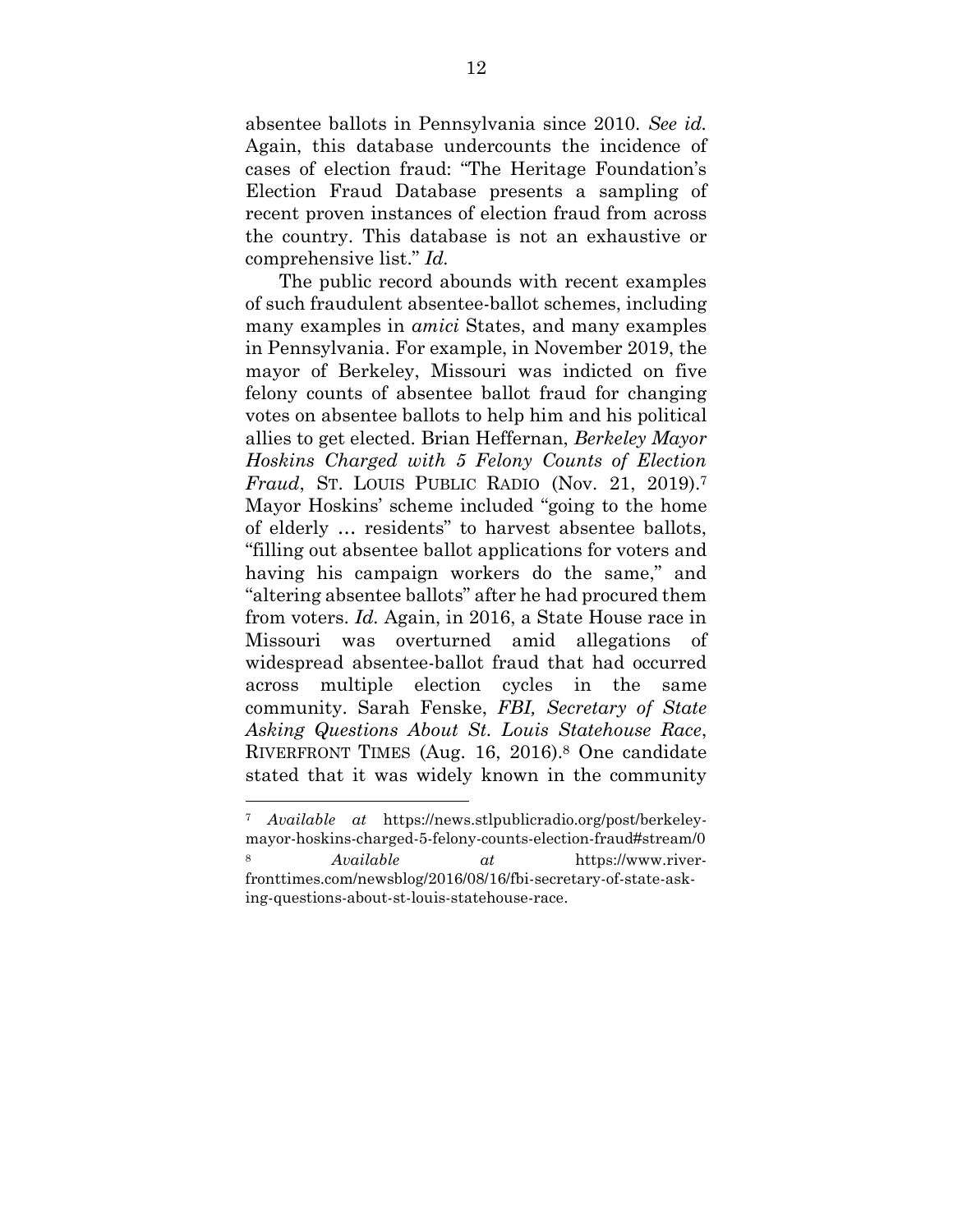that the incumbent ran an "absentee game" that resulted in the mail-in vote tipping the outcome in her favor in multiple close elections. *Id.*

Other States have similar experiences. In 2018, a federal Congressional race was overturned in North Carolina, and eight political operatives were indicted for fraud, in an absentee-ballot fraud scheme that sufficed to change the outcome of the election. Richard Gonzales, *North Carolina GOP Operative Faces New Felony Charges That Allege Ballot Fraud*, NPR.ORG, (July 30, 2019).<sup>9</sup> The indicted operatives "had improperly collected and possibly tampered with ballots," and were charged with "improperly mailing in absentee ballots for someone who had not mailed it themselves." *Id.*

In the North Carolina case, the lead investigator testified that the investigation was "a continuous case" over two election cycles, and that the scheme involved collecting absentee ballots from voters, altering the absentee ballots, and forging witness signatures on the ballots. *See In re: Investigation of Irregularities Affecting Counties Within the 9th Congressional District*, North Carolina Board of Elections, Evidentiary Hearing, at 2-3.<sup>10</sup> The investigators described it as a "coordinated, unlawful, and substantially resourced absentee ballots scheme." *Id.* at 2. According to the investigators' trial presentation, the investigation involved 142 voter interviews, 30 subject and witness interviews, and subpoenas of documents, financial records, and phone

<sup>9</sup> *Available at* https://www.npr.org/2019/07/30/746800630/northcarolina-gop-operative-faces-new-felony-charges-that-allege-ballot-fraud.

<sup>10</sup> *Available at* https://images.radio.com/wbt/Voter%20ID\_%20Website.pdf.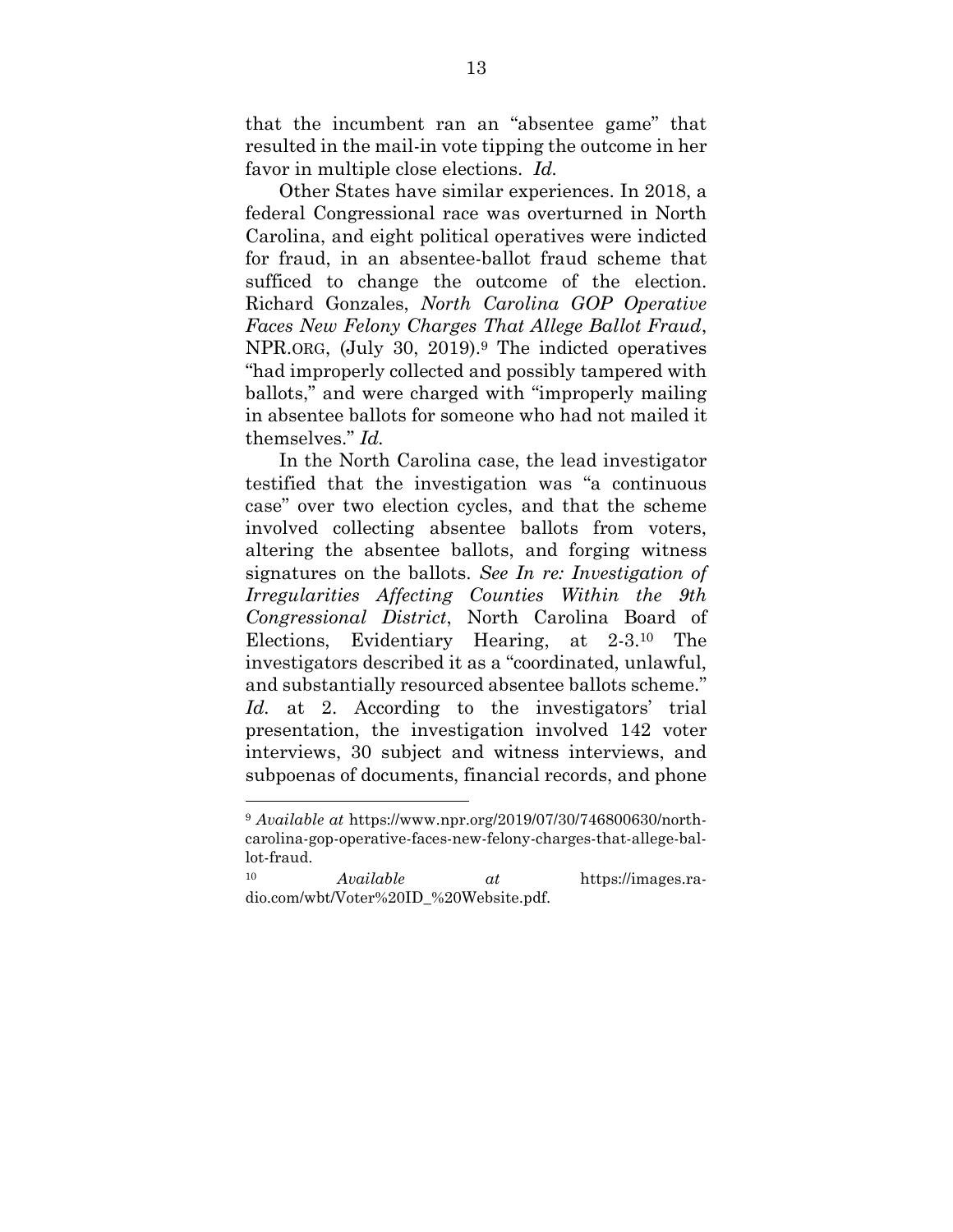records. *Id.* at 3. The perpetrators collected absentee ballots and falsified ballot witness certifications outside the presence of the voters. *Id.* at 10, 13. The congressional election at issue was decided by margin of less than 1,000 votes. *Id.* at 4. The scheme involved the submission of well over 1,000 fraudulent absentee ballots and request forms. *Id.* at 11. The perpetrators took extensive steps to conceal the fraudulent scheme, which lasted over multiple election cycles before it was detected. *Id.* at 14.

Similarly, in 2016, a politician in the Bronx was indicted and pled guilty to 242 counts of election fraud based on an absentee ballot fraud scheme. Ben Kochman, *Bronx politician pleads guilty in absentee ballot scheme for Assembly election,* NEW YORK DAILY NEWS (Nov. 22, 2016). <sup>11</sup> Despite pleading guilty to 242 felonies involving absentee ballot fraud in an election that was decided by two votes, the defendant received no jail time and vowed to run for office again after a short disqualification period. *Id.*

The increases in mail-in voting due to the COVID-19 pandemic increased such opportunities for fraud. For instance, in May 2020, the leader of the New Jersey NAACP called for an election in Paterson, New Jersey to be overturned due to widespread mail-in ballot fraud. *See* Jonathan Dienst et al., *NJ NAACP Leader Calls for Paterson Mail-In Vote to Be Canceled Amid Corruption Claims*, NBC NEW YORK (May 27, 2020). <sup>12</sup> "'Invalidate the election. Let's do it again,'

l

<sup>11</sup> *Available at* http://www.nydailynews.com/new-york/nyccrime/bronx-pol-pleads-guilty-absentee-ballot-scheme-article-1.2884009.

<sup>12</sup> *Available at* https://www.nbcnewyork.com/news/politics/njnaacp-leader-calls-for-paterson-mail-in-vote-to-be-canceledamid-fraud-claims/2435162/.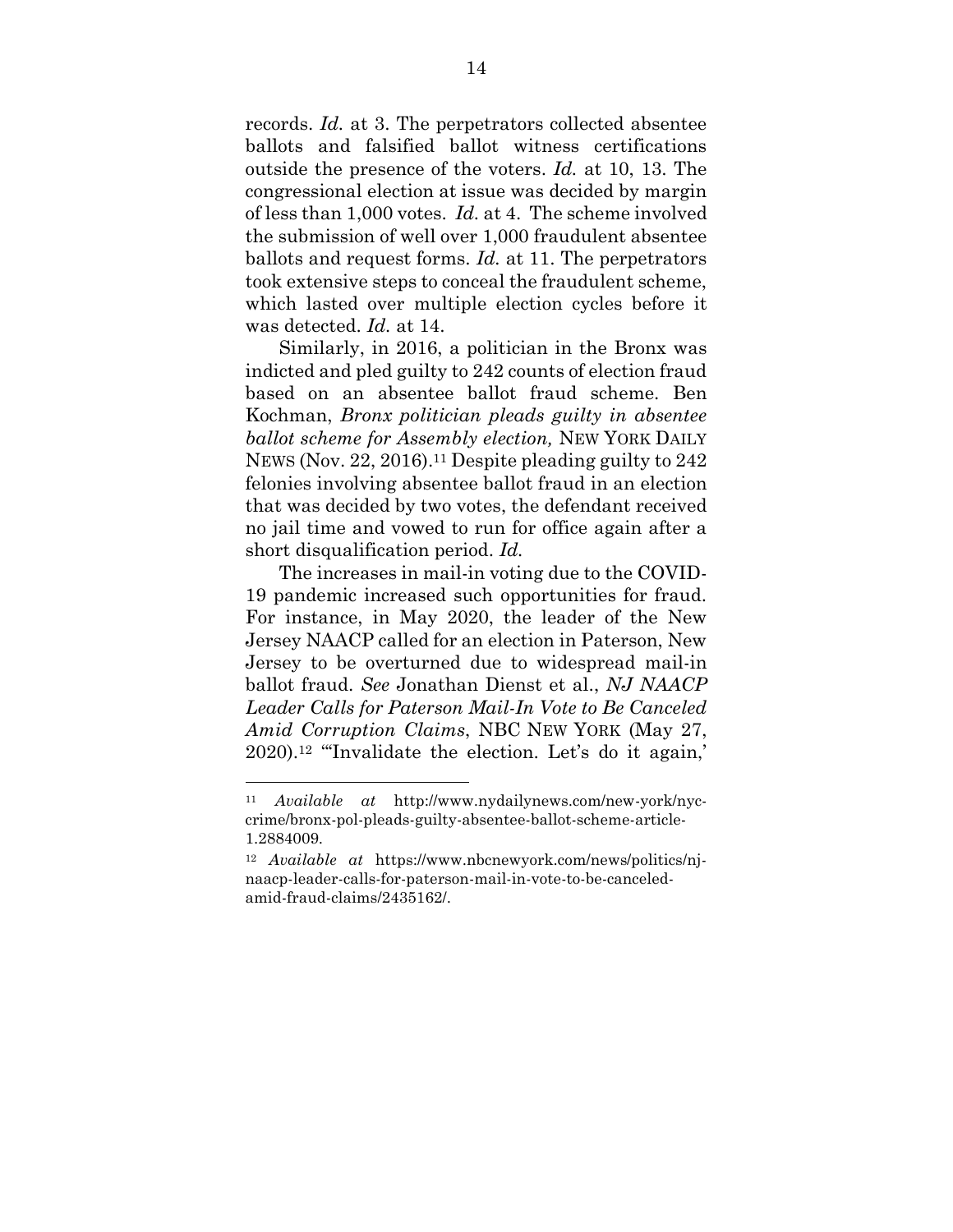[the NAACP leader] said amid reports more that 20 percent of all ballots were disqualified, some in connection with voter fraud allegations." *Id.*

Hundreds of other reported cases highlight the same concerns about the vulnerability of voting by mail to fraud and abuse. Most notable here, the public reports indicate recurring issues of absentee-ballot fraud in Pennsylvania in particular. *See, e.g.,* Alex Rose, *Collingsdale man charged with voter fraud,* DELAWARE COUNTY TIMES (Nov. 21, 2018) (*available at* https://bit.ly/356c5wd) (perpetrator confessed to having third parties sign absentee ballots of deceased voters); Joseph Kohut*, Gallagher resigns from Taylor council pleads guilty to three charges,* THE TIMES-TRIBUNE (Apr. 3, 2015) (*available at* https://bit.ly/36i3HcJ); T. Ove, *Ex-Harmar police chief pleads guilty to ballot tampering,* PITTSBURGH POST-GAZETTE (Sept. 26, 2014) (*available at* https://bit.ly/32j4HMk) (defendant "admitted that he violated election laws by soliciting absentee ballots for his wife and a running mate in the 2009 Democratic primary for township supervisor"); *Com. v. Bailey*, 775 A.2d 881, 883 (Pa. Commw. Ct. 2001) (candidate convicted of absentee ballot fraud); Bill Heitzel, *Six of seven charges against Austin Murphy dismissed,* PITTSBURGH POST-GAZETTE (June 22, 1999) (*available at* https://bit.ly/2I9KlxU) (grand jury found that three individuals "forged absentee ballots for nursing home residents," amid allegations that "fraudulent voting has been practiced for decades, is widespread and benefits several entrenched elected officials" in the county); *Marks v. Stinson*, No. CIV. A. 93-6157, 1994 WL 146113, at \*7–22 (E.D. Pa. Apr. 26, 1994) (documenting a coordinated and extensive campaign of absentee ballot fraud).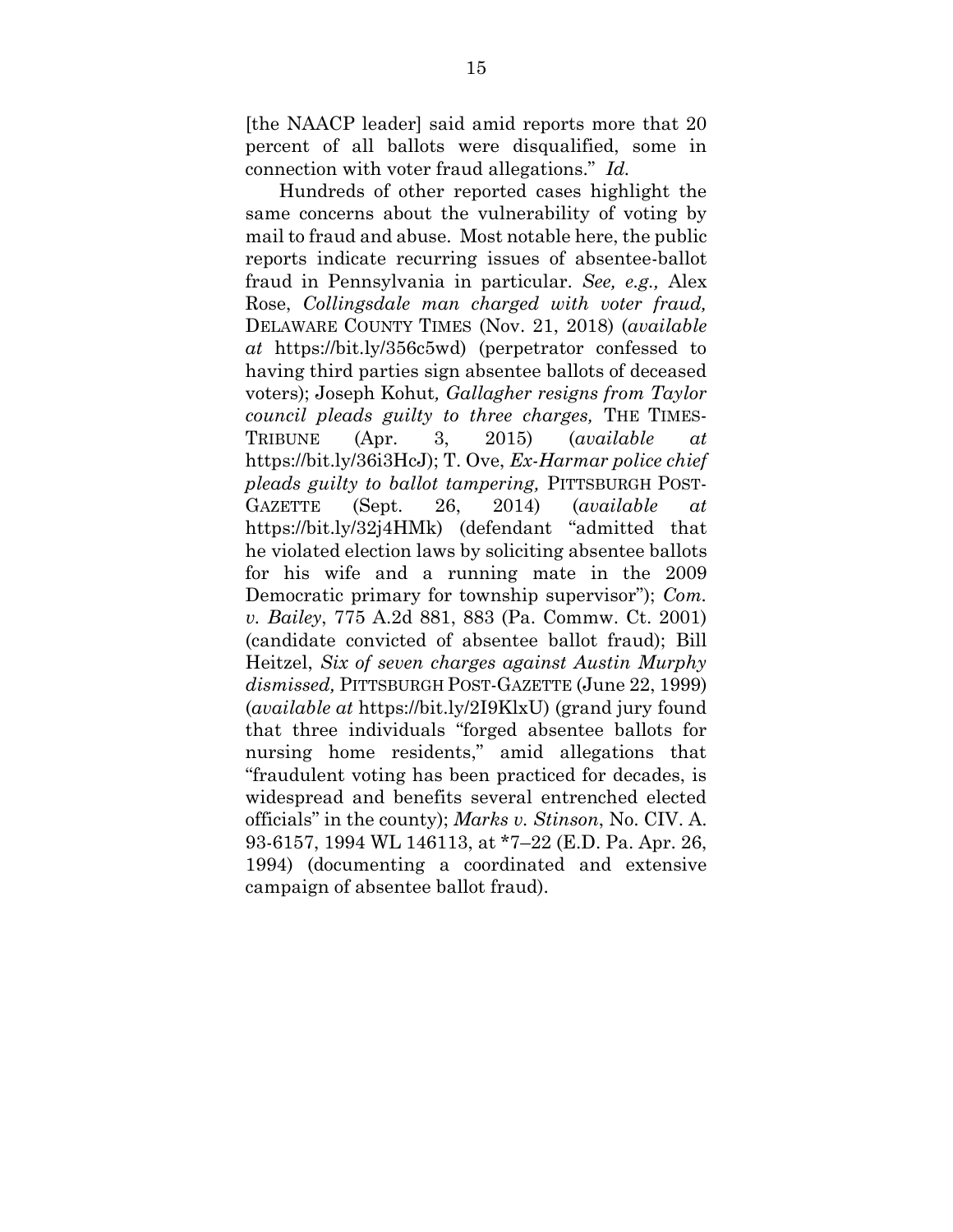Just a few weeks ago, a Missouri court considered extensive expert testimony reviewing absentee-ballot fraud cases like these, and it aptly summarized their common features. *Findings of Fact, Conclusions of Law, and Final Judgment in Mo. State Conference of the NAACP* v. *State*, No. 20AC-CC00169-01 (Circuit Court of Cole County, Missouri Sept. 24, 2020), *aff'd*, 607 S.W.3d 728 (Mo. banc Oct. 9, 2020). The court held that cases of absentee-ballot fraud "have several common features that persist across multiple recent cases: (1) close elections; (2) perpetrators who are candidates, campaign workers, or political consultants, not ordinary voters; (3) common techniques of ballot harvesting, (4) common techniques of signature forging, (5) fraud that persisted across multiple elections before it was detected, (6) massive resources required to investigate and prosecute the fraud, and (7) lenient criminal penalties." *Id.* at 17. The court concluded that "fraud in voting by mail is a recurrent problem, that it is hard to detect and prosecute, that there are strong incentives and weak penalties for doing so, and that it has the capacity to affect the outcome of close elections." *Id.* For the same reasons, this Court should also recognize that "the threat of mail-in ballot fraud is real." *Id.* at 2.

#### <span id="page-22-0"></span>**III. The Pennsylvania Supreme Court's Decision Exacerbated the Risks of Ballot Fraud.**

In addition to violating the Election Clauses, the decision below exacerbated the risks fraud and abuse in mail-in voting in Pennsylvania. First, it created a post-election window of time during which nefarious actors could wait and see whether the Presidential election would be close, and whether perpetrating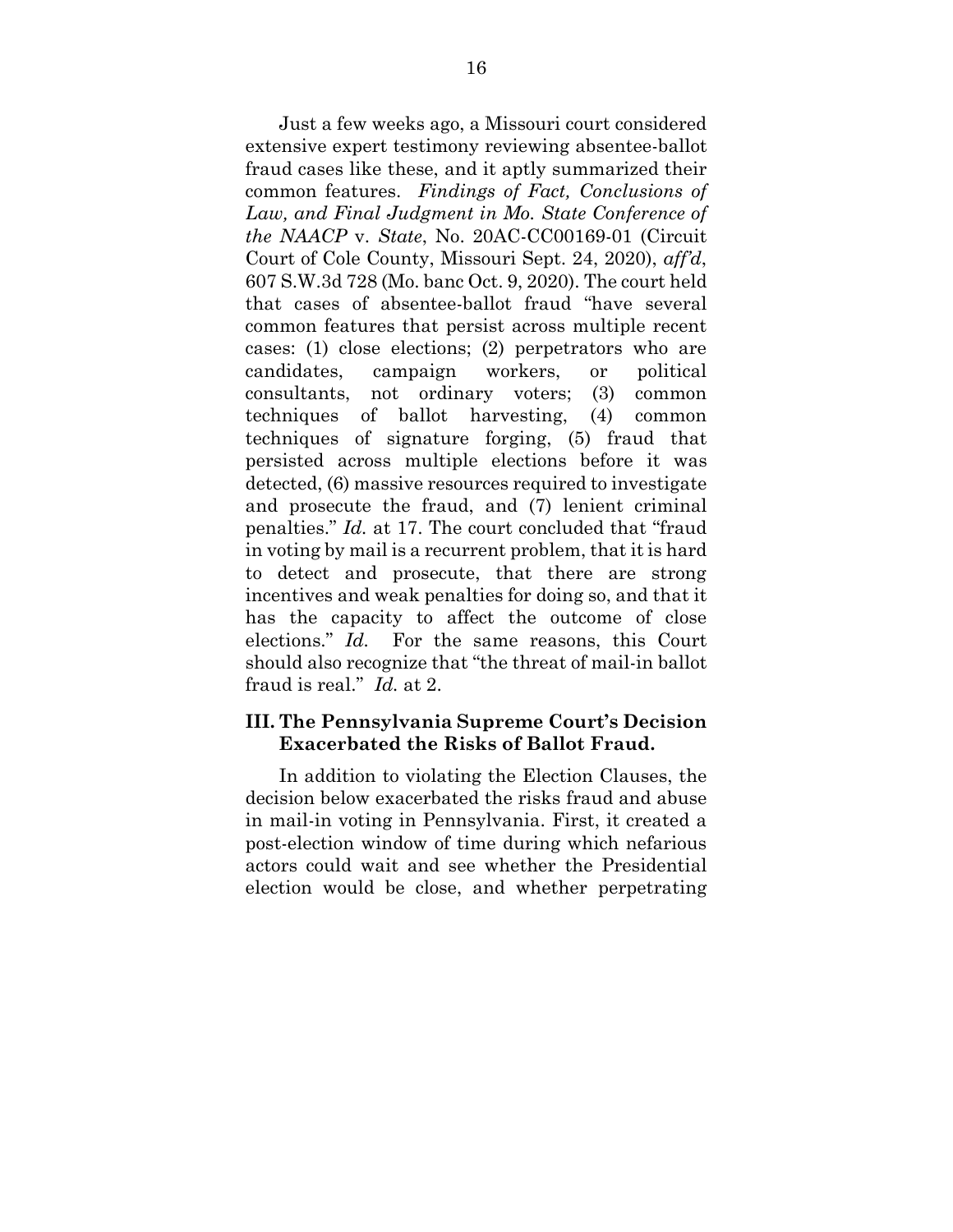fraud in Pennsylvania would be worthwhile. Second, it enhanced the opportunities for fraud by mandating, in a cursory footnote, that late ballots must be counted even when they are not postmarked or have no legible postmark, and thus there is no evidence they were mailed by Election Day. This decision created needless vulnerability to actual fraud and undermined public confidence in a Presidential election.

*First*, the U.S. Department of Justice's Manual on *Federal Prosecution of Election Offenses* emphasizes that election fraud typically occurs when the parties anticipate a close election, creating a strong motive to try to flip the outcome of the election through fraudulent activity. DOJ Manual, at 2-3, 27. As the Manual states, "the conditions most conducive to election fraud are close factional competition within an electoral jurisdiction for an elected position that matters." *Id.* at 2-3. "Election fraud does not normally occur in jurisdictions where one political faction enjoys widespread support among the electorate, because in such a situation it is usually unnecessary or impractical to resort to election fraud in order to control local public offices." *Id.* at 27. "Instead, election fraud occurs most frequently when there are fairly equal political factions, and when the stakes involved in who controls public offices are weighty." *Id.* "In sum, election fraud is most likely to occur in electoral jurisdictions where there is close factional competition for an elected position that matters." *Id.*

The cases of absentee-ballot fraud discussed above confirm the DOJ's insight. They repeatedly show that the motive for absentee-ballot fraud is strongest, and fraud is most likely to occur, when the expected outcome of the decision is close. For example, the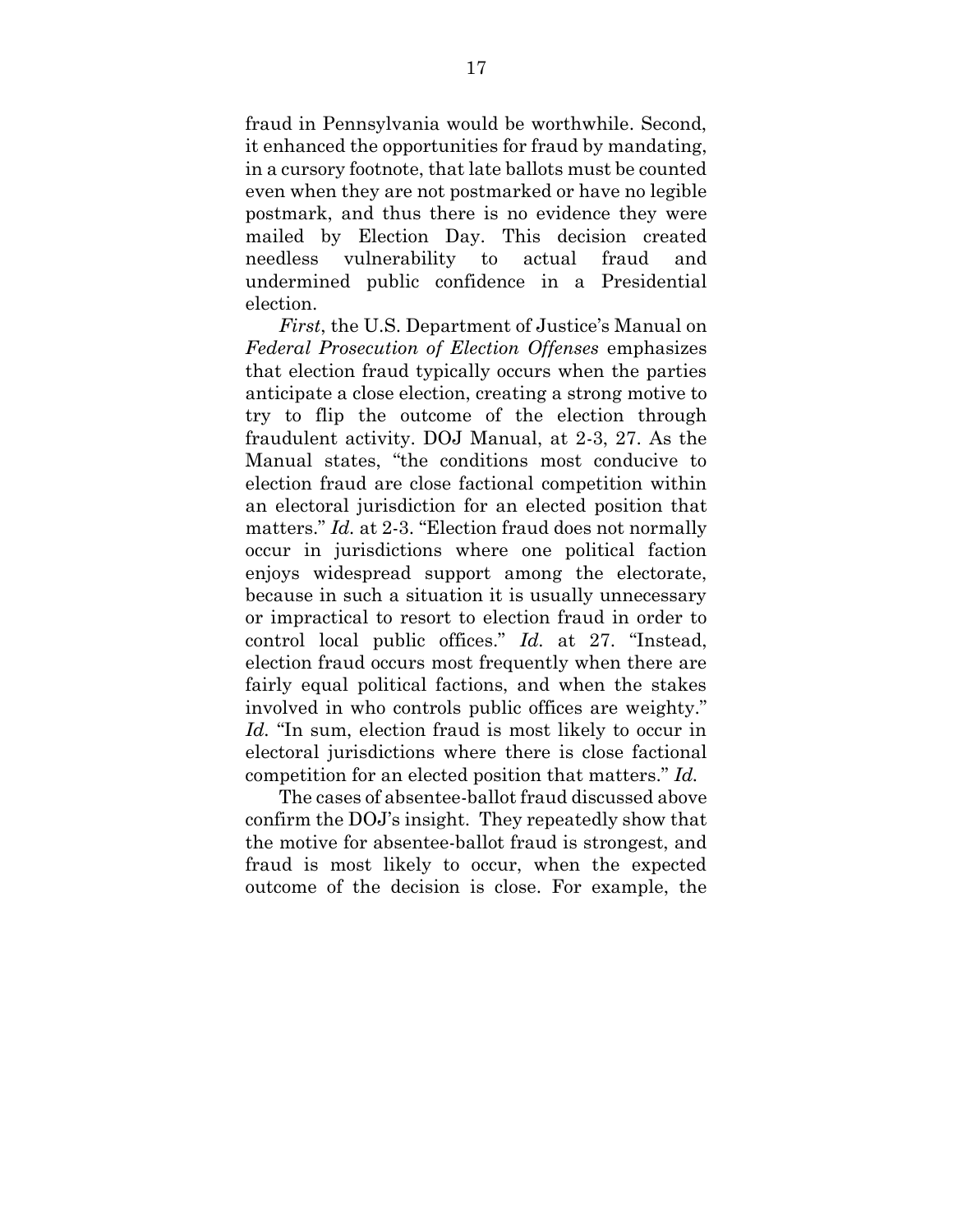notorious absentee-ballot fraud in the 2018 North Carolina congressional race occurred in an election that was decided by less than 1,000 votes of over 280,000 cast. The Hoskins indictment in St. Louis, Missouri occurred after a series of elections that were decided by tiny margins of less than 100 votes. The indictment of Bronx assemblyman Hector Ramirez occurred after an election that was decided by two votes. The public record contains many other similar examples of absentee ballot fraud in close elections.

In a typical Presidential election, it is often hard to predict in advance whether the outcome will be close in any particular State, and whether that State's decision will affect the outcome of the election. But the Pennsylvania Supreme Court's decision in this case created a window of time for unscrupulous actors to wait and see until after Election Day whether the outcome would be close enough—both in Pennsylvania, and in the nation as a whole—to make attempting fraud worthwhile.

To be sure, certain designated categories of ballots, such as military and overseas ballots, may be received after Election Day in any election, and for good reasons. But the Pennsylvania decision here extended that post-Election Day deadline to many more voters in Pennsylvania. And, in the process, it stripped away critical safeguards against fraud, as discussed below. Combined, these factors created an unnecessary risk of fraud in voting by mail.

*Second*, the Pennsylvania Supreme Court's decision enhanced the opportunities to commit such fraud. Footnote 26 of the Supreme Court's decision states as follows:

We likewise incorporate the Secretary's recommendation addressing ballots received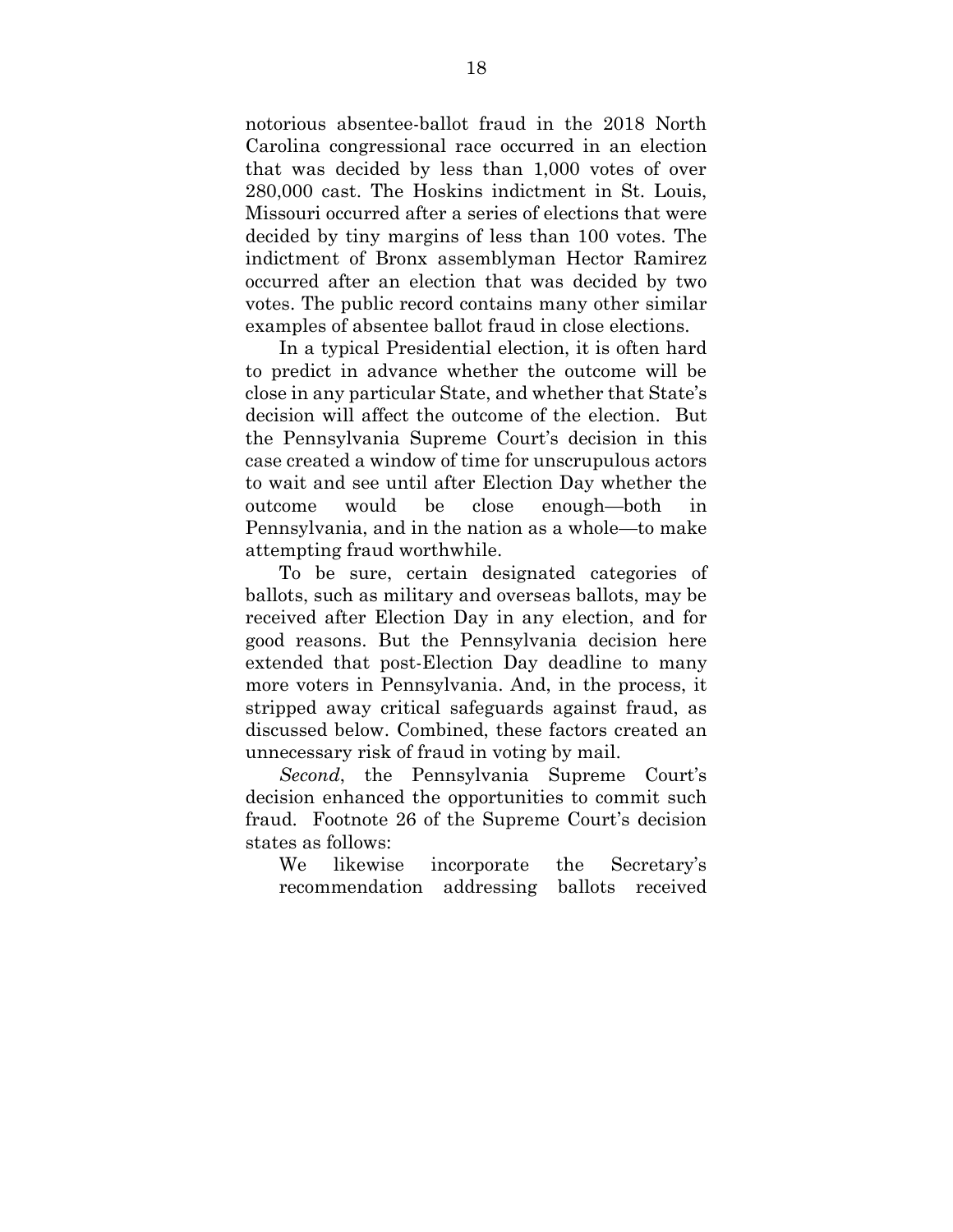within this period that *lack a postmark or other proof of mailing*, or for which *the postmark or other proof of mailing is illegible*. Accordingly, in such cases, we conclude that a ballot received on or before 5:00 p.m. on November 6, 2020, will be *presumed to have been mailed by Election Day* unless a preponderance of the evidence demonstrates that it was mailed after Election Day.

App. 48a, n.26 (emphases added). In other words, the court ordered that any ballot received within three days after Election Day would be deemed timely cast even if there was no evidence that it was submitted before Election Day. *Id.*

As the numerous cases discussed above show, *see supra* Part II, fraud in voting by mail frequently involves the interception, alteration, and fraudulent submission of absentee or mail-in ballots. This was true in the North Carolina absentee-ballot fraud scheme in 2018, in both Missouri examples discussed above, in the Bronx assemblyman scheme, and in some of the Pennsylvania examples cited above, among many others. *See supra* Part II. Many such schemes have occurred in recent years, and that they have evaded detection over multiple election cycles. It is unknown how many such schemes may simply go undetected permanently. The Pennsylvania court's decision, therefore, needlessly exacerbated the risk of fraudulent voting.

Finally, there was no strong reason to create these risks of fraud. The Pennsylvania decision in this case is an outlier that rests on a feeble justification of putative mailing delays, unsupported by hard evidence. Many similar cases in States across the country sought to extend Election-Day receipt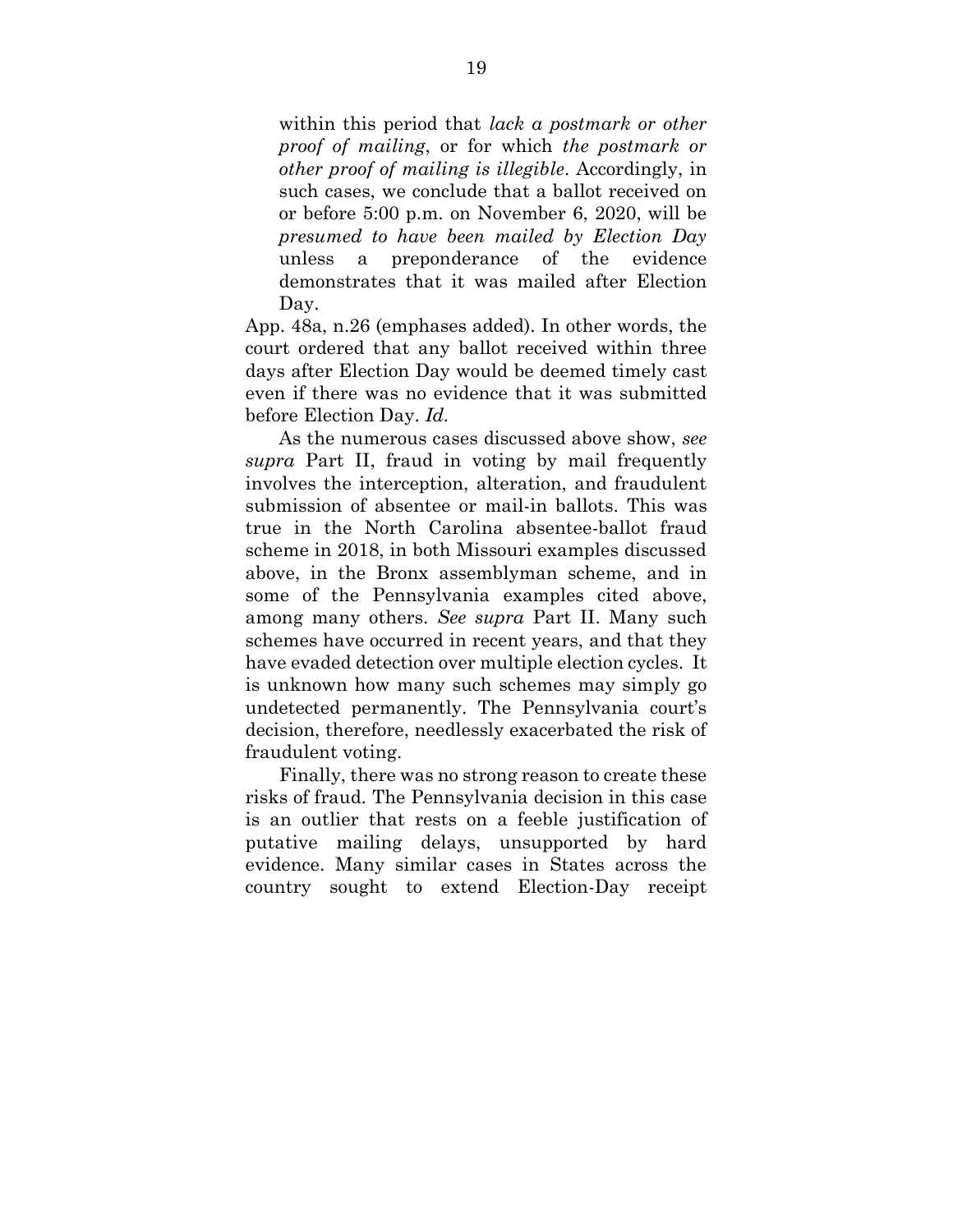deadlines, and the vast majority of them were rejected. *See, e.g., Dem. Nat'l Comm.* v. *Wisc. State Leg.*, No. 20A66 (U.S. Oct. 26, 2020) (affirming the Court of Appeals' stay of a six-day extension to receive ballots after Election Day). As the Seventh Circuit stated, "laws setting an Election-Day deadline for receipt of all ballots are valid during a pandemic, as they are valid without one." *Common Cause Indiana* v. *Lawson*, 977 F.3d 663 (7th Cir. 2020); *see also Org. for Black Struggle* v. *Ashcroft*, No. 20-3121, 2020 WL 6257167, at \*3 (8th Cir. Oct. 23, 2020); *New Georgia Project* v. *Raffensperger*, 976 F.3d 1278, 2020 WL 5877588 (11th Cir. 2020); *Arizona Democratic Party* v. *Hobbs*, 976 F.3d 1081, 2020 WL 5903488 (9th Cir. 2020); *Dem. Nat'l Comm.* v. *Wisc. State Leg.*, No. 20A66 (U.S. Oct. 26, 2020); *League of Women Voters of Delaware, Inc.* v. *Dep't of Elections*, No. CV 2020-0761- SG, 2020 WL 5998161, at \*4 (Del. Ch. Oct. 9, 2020); *All. for Retired Americans* v. *Sec'y of State*, 2020 WL 625526, \*7 (Me. Oct. 23, 2020); *League of Women Voters of Michigan* v. *Sec'y of State*, No. 353654, 2020 WL 3980216, at \*12 (Mich. Ct. App. July 14, 2020), *appeal denied*, 946 N.W.2d 307 (Mich. 2020); *DCCC* v. *Ziriax*, No. 20-CV-211-JED-JFJ, 2020 WL 5569576, at \*20 (N.D. Okla. Sept. 17, 2020).

#### **CONCLUSION**

<span id="page-26-0"></span>This Court should grant the petitions, grant expedited review, and reverse the Pennsylvania Supreme Court's judgment.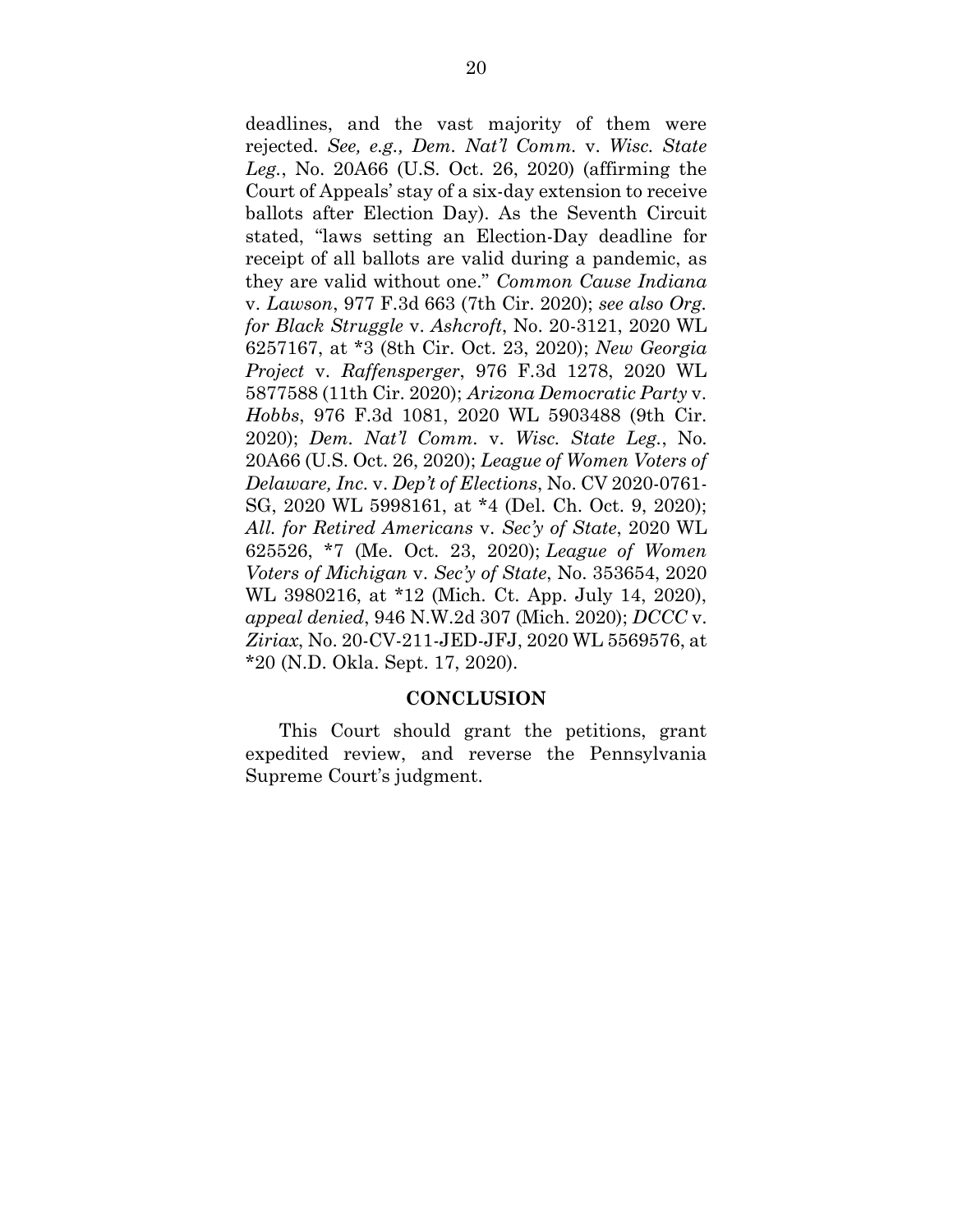November 9, 2020 Respectfully submitted,

## **ERIC S. SCHMITT**

*Attorney General*

D. John Sauer *Solicitor General Counsel of Record* Jeff P. Johnson *Deputy Solicitor General* OFFICE OF THE MISSOURI ATTORNEY GENERAL Supreme Court Building 207 West High Street P.O. Box 899 Jefferson City, MO 65102 John.Sauer@ago.mo.gov (573) 751-8870 *Counsel for Amici Curiae*

#### **ADDITIONAL COUNSEL**

Steve Marshall *Attorney General* STATE OF ALABAMA

Leslie Rutledge *Attorney General* STATE OF ARKANSAS

Ashley Moody *Attorney General* STATE OF FLORIDA